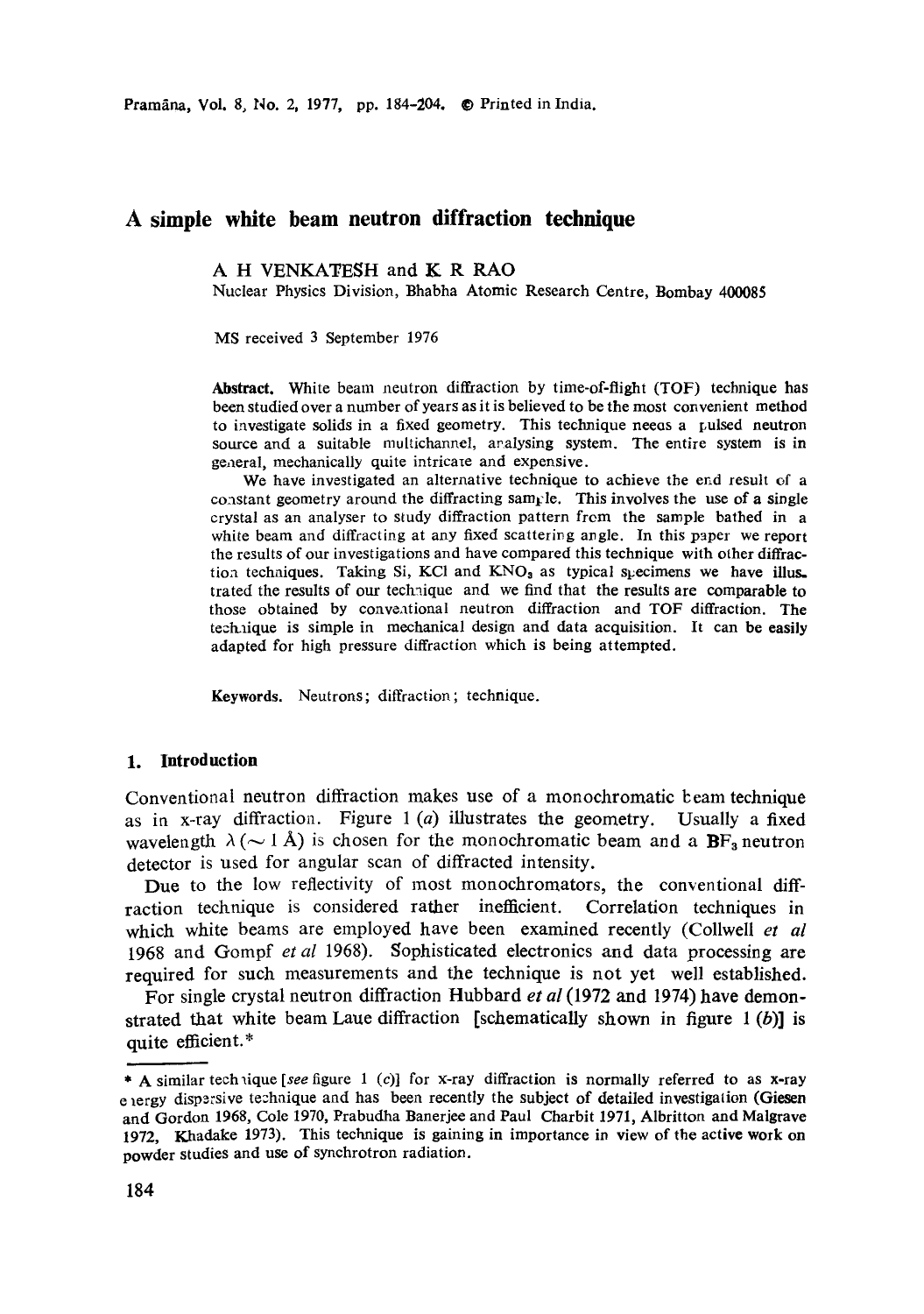

**Figure** 1. Different kinds of diffraction techniques currently used by experimentors; (a) colventional method for neutron diffraction-wavelength  $\lambda_0$  is obtained from the whitebeam using a mor ochromator and diffraction pattern from the sample measured as a function of  $\phi$ . (b) Laue streaks can be measured directly if the sample were a single crystal using white beam from reactor. Intensity of any streak is due to reflection from a certain *(hkl)* and its higher orders *(see* Hubbard *et al* 1972). (c) X-ray energy dispersive technique--incident energy spectrum is continuous (white) diffraction pattern at any angle is obtained by pulse height analysis using a solid; state detector. (d) Time-of-flight technique--neutrons in a narrow time-pulse travel over a long flight-path and get spread out in time; diffracted reutren components can be measured as a function of this time.

There are situations where one would find it difficult to move a detector around the sample and measure diffracted intensities. One example would be the study of diffraction from samples under externally applied pressure. A device in which a neutron beam is allowed to impinge on the sample through a narrow port and diffracted beam is observed at a fixed scattering angle through another port, is normally employed to hold the sample under pressure. Time-of-flight *(TOF)*  white beam diffraction technique is suggested for this purpose. In this technique shown in figure 1 (d), the powder sample bathed in a collimated beam of polychromatic neutrons from the reactor diffracts the beam and the scattered neutrons are detected by a neutron detector at a suitable fixed scattering angle. The incident beam or sometimes the scattered beam is pulsed (using a mechanical chopper at a steady state reactor or by a pulsed reactor) and one records the TOF spectrum using the detector. Since the incident spectrum is white with varying wavelengths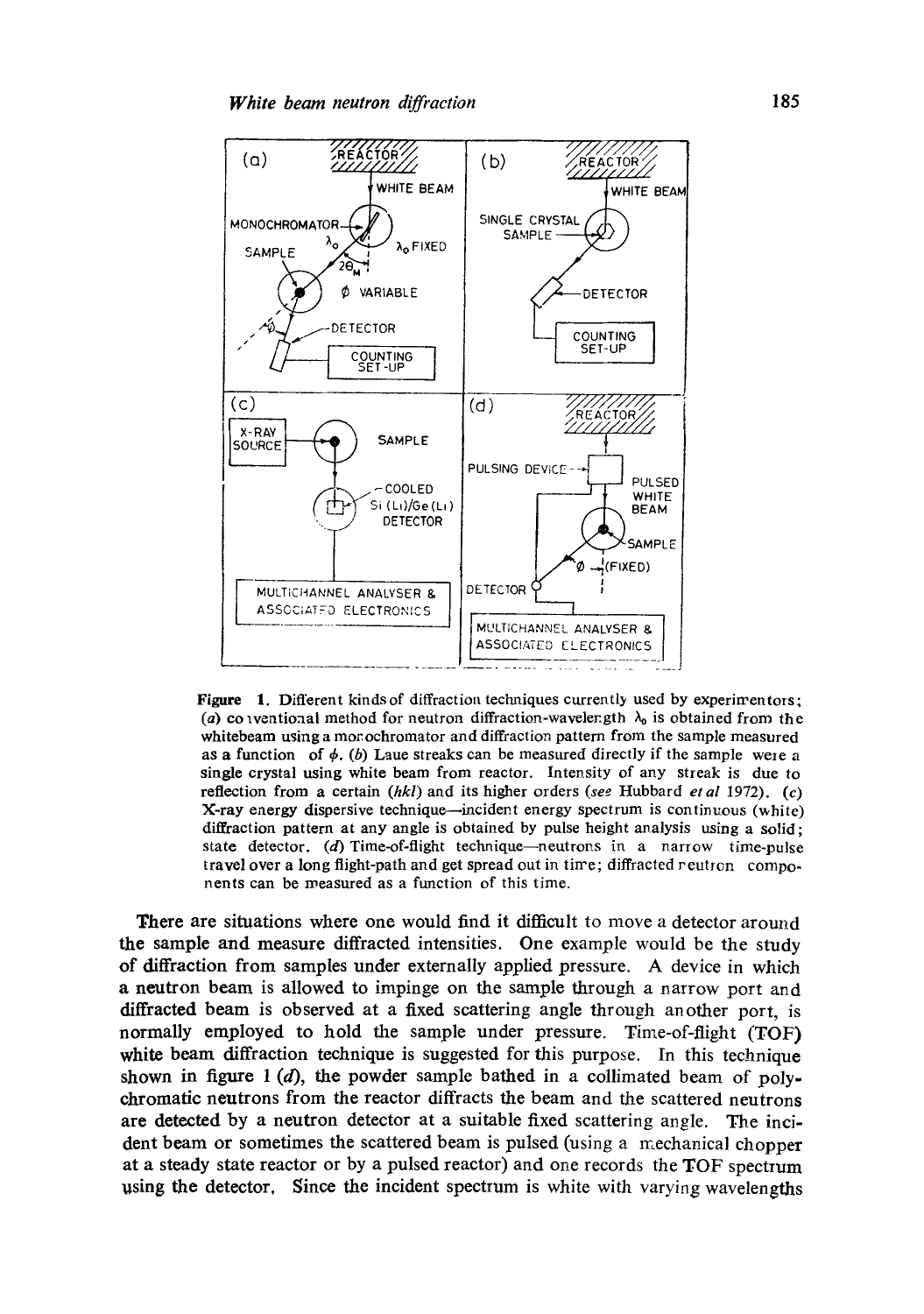and the scattering angle is fixed, the role of wavelength and scattering angle may be said to be reversed as compared to that in the conventional diffraction technique. The TOF technique has been tried out in several laboratories (Brugger 1965, Brugget *et al* 1969; Buras *et al* 1970, Buras 1975). As in the case of correlation techniques one relies on sophisticated electronics and sophisticated pulsing devices. Its efficiency is not better than that of monochromatic diffraction due to the low duty cycle of the chopping system. However, this technique is most suited for a pulsed reactor where higher efficiency can be attained.

## 2. The present technique

One can meet the requirements of a constant scattering angle geometry for neutron diffraction by a technique recently studied by us. Although this technique is very simple in principle, it has not so far been studied or applied. Figure  $2(a)$ shows this technique. A white beam of neutrons from the reactor falls on the sample and the diffracted beam is observed at a fixed scattering angle. The scattered beam is wavelength-analysed using an analysing single crystal and a  $BF<sub>3</sub>$ detector. The efficiency of the system, for powder studies is found comparable to that of conventional diffraction. Its advantage over the conventional technique is that one can study samples at a fixed scattering angle as in the TOF method. Its advantage over the TOF method is that no pulsing device or sophisticated electronics are required.

We have adopted a triple axis neutron spectrometer for these studies. The triple axis spectrometer has, as the name suggests, three axes on which are mounted a monochromator, the sample and an analyser (Iyengar 1965, Rao 1968). We



Figure 2. (a). The white beam neutron diffraction technique investigated by us is shown in  $(a)$ . The white beam from the reactor gets diffracted by the specimen and observed at a fixed s:attering angle. Intensities due to various *(hkl)* reflections are analysed using a single crystal as an analyser by sweeping the analyser detector in a  $\theta_A - 2\theta_A$  mode (b) A method recently used by Buras *et al* (1973). On the left in this part of the diagram is shown the method where elastic diffraction technique is employed using a triple axis spectrometer. On the right the same instrument is used in the standard diffraction mode, but instead of varying  $\phi$  at sample, one varies  $2\theta_M$ .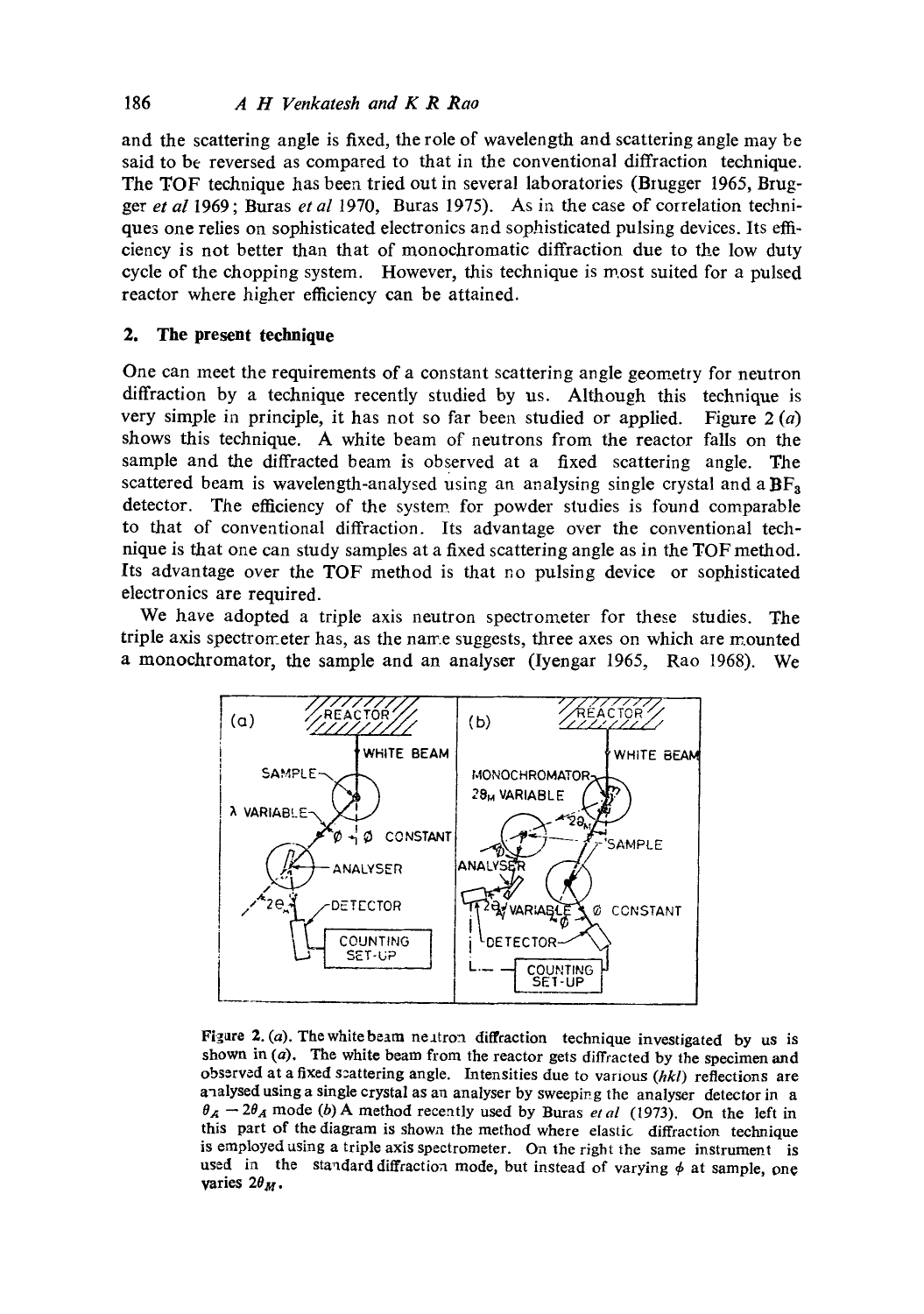have chosen to mount the sample on the table normally used for the monochromating crystal and the analyser is mounted on the table normally used for the sample [see figure  $2(a)$ ]. One can choose any scattering angle at the sample permitted by the first axis and its paraphernalia and scan diffracted beam intensities due to various  $(hkl)$ s of the sample at this chosen angle using the analyser and the detector in the  $\theta_A - 2\theta_A$  combination. The scheme has the advantage that a suitably designed high pressure device can be mounted on the first axis inside the monochromating drum. The dium provides adequate shield around the high pressure device against any accidental ruptures.

In this method high intensities with high contrast are achieved by proper selection of the scattering angle. Contrast is obtained by increasing  $\triangle \lambda / \triangle d$  where the ratio is the change in wavelength per unit change in the interplanar spacing. Since

$$
\lambda = 2d \sin \theta
$$
  
\(\Delta \lambda / \Delta d = 2 \sin \theta = 2 \sin (\phi/2). (1)

Therefore high scattering angles are favoured for increasing contrast. However, intensity favours low scattering angles [see eq. (24)]. Hence a suitable compromise has to be made between contrast and intensity. One should also consider the equation

$$
\lambda = 2d_{\text{hkl}} \sin \theta = 2d_A \sin \theta_A \tag{2}
$$

which defines the analyser angle  $\theta_A$  where  $\lambda$  is observed. Here  $d_A$  is the interplanar spacing of the analyser used for analysis of the scattered wavelength distribution. The white spectrum-weighted analyser-detector efficiency is low for  $\theta_A < \theta_{A, min}$  and  $\theta_A > \theta_{A, max}$  (we may consider the efficiency to be low if it is less than say one per cent of its maximum value). Hence the choice of scattering angle has to be such that reflection from *(hkl)* is observable in the range  $\theta_{A,\text{min}}$  to  $\theta_{A, \text{max}}$  of the analyser Bragg angle.\*

### **3. Intensity and resolution of the technique**

The effect of beam divergences and scattering angle on the intensity and fullwidths at half-maximum (FWHM) can be discussed following the method of Caglioti *et al* (1958). We shall retain their arguments wherever appficable and analyse the present technique. The plan of the analysis is that  $(a)$  the path of an individual neutron is traced,  $(b)$  probabilities for the neutron to reach the detector through various elements along the path like the collimators, the sample and the analyser are assigned and  $(c)$  the probabilities are summed over various paths acceptable by the parameters of the system. In considering collimation effects

<sup>\*</sup> We have recently learnt that Buras (1975) have also used a triple axis spectrometer for diffraction at a fixed scattering angle for high. pressure application. They mounted a high pressure device containing a sample on the sample table and observed the diffraction pattern by varying the monochromator settings continuously with or without an analyser, keepirg the scattering angle fixed [figure  $2(b)$ ]. Further details of their work are not available from the point of view of relative assessments, etc. It may be mentiored that in our laboratory the same technique has beea used over a number of years for calibrating the filter detector spectrometer which also has a monochromator whose settings can be varied and a sample table to mount **the**  specimens for study.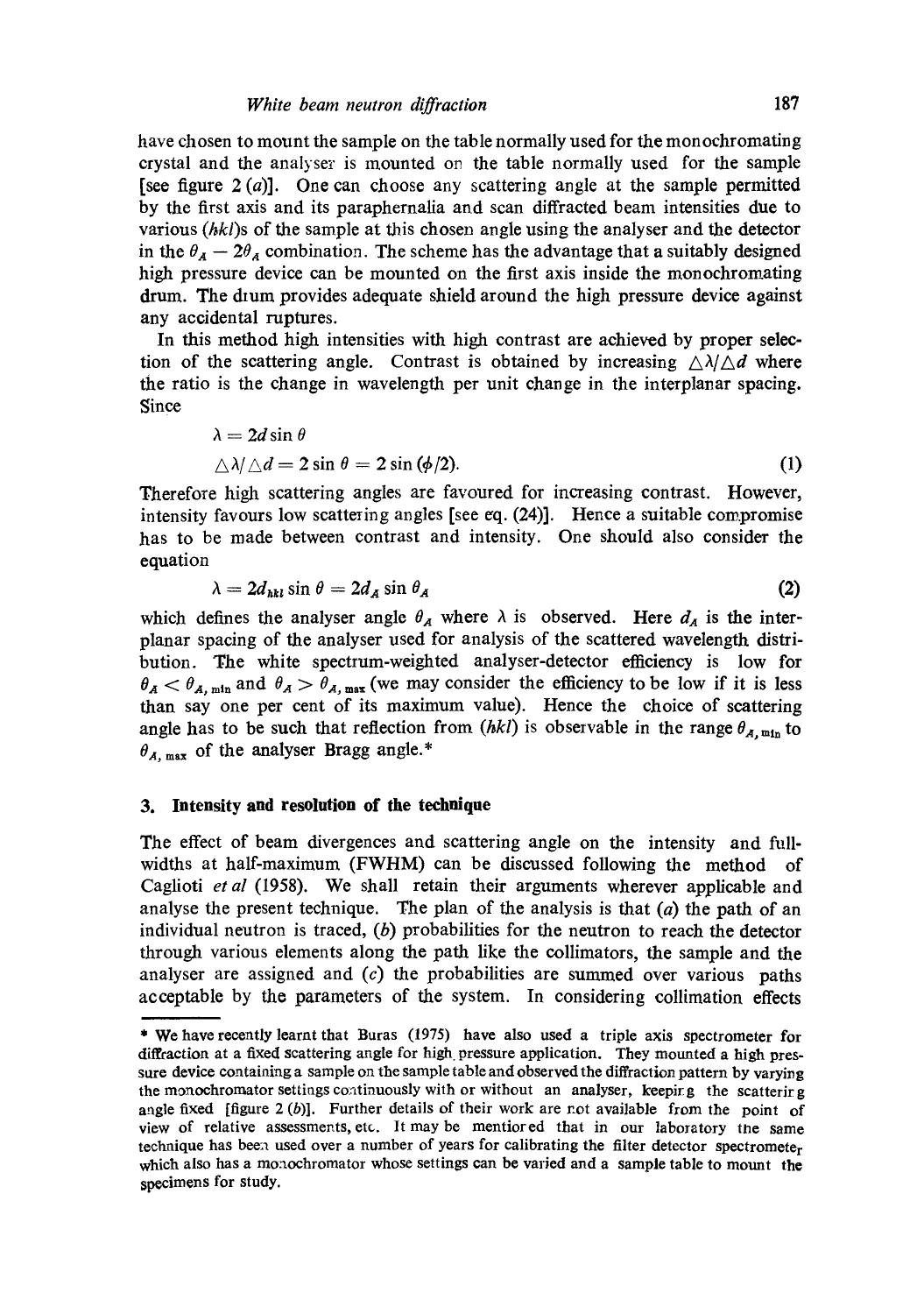we shall take into account only the horizontal collimation. Since the vertical collimation is generally much relaxed in collimators of neutron spectrometers this will lead to second order effects on resolution and intensity. Secondly we make use of the Gaussian approximation for neutron transmission through a collimator. In the following derivation, therefore, we assume that (i) the vertical collimation is relaxed,  $(ii)$  the variation of extinction with wavelength in sample and analyser can be neglected, and (iii) the width  $(\triangle \lambda)$  of any reflection is small, *i.e.*,  $\triangle \lambda \ll \lambda$ .

The constant scattering angle  $\phi (= 2\theta_o)$  at the sample is determined by the centre lines of collimators Nos. 1 and 2 *(see* figure 3). Corresponding to the reflection *(hkl)*, neutrons of wavelength  $\lambda_0$  are given by

$$
\lambda_0 = 2d_{\lambda k l} \sin \theta_o \tag{3}
$$

incident parallel to centre line of collimator No. 1 get Bragg reflected and pass through collimator No. 2 with maximum transmission probability. Consider neutrons of wavelength  $\lambda (\neq \lambda_0)$ , in general) given by

$$
\lambda = 2d_{\text{hkl}} \sin \theta \tag{4}
$$

incident on the sample at an angle  $\psi_1$  with the direction of the most probable neutron. The probability of these neutrons to pass through collimator No. 1 is

$$
P_1 = \exp \{-(\psi_{1'} a_1')^2\}
$$

where

 $\boldsymbol{a}$ 

$$
a'_1 = \frac{a_1}{2\sqrt{\ln 2}}\tag{5}
$$



Figure 3. Detailed geometry of white beam diffraction. Expressions for intensity and resolution of the teclmique are derived using the various angular parameters occurring in this diagram. Note  $\psi_1 < 0$  and  $\eta > 0$  in this diagram.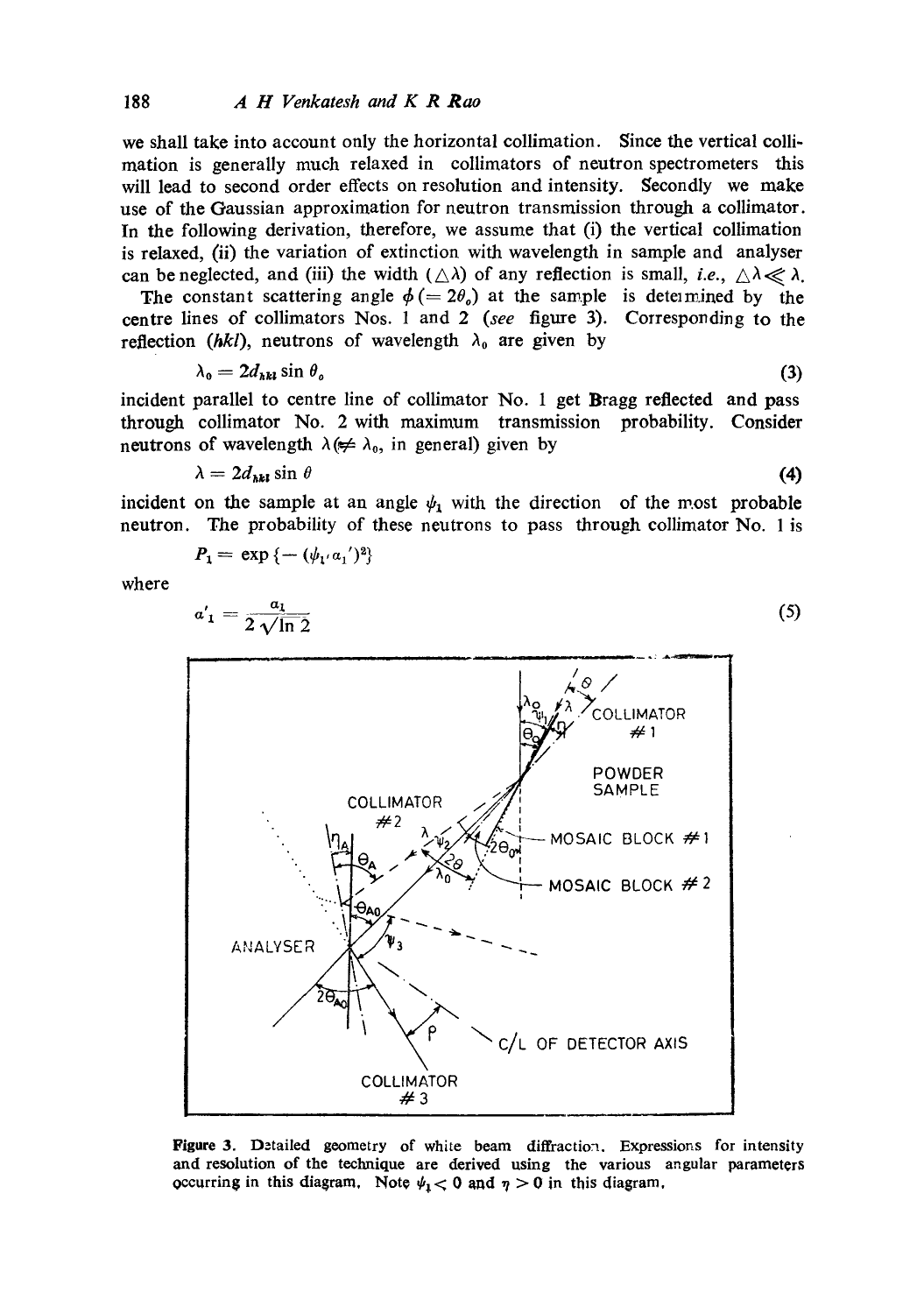$a_1$  being the FWHM of the collimator transmission function. These neutrons get Bragg scattered through angle  $\phi$  [= 2 $\theta$ ] [eq. (4)] from a micro-crystal block of the sample and pass through collimator No. 2 at an angle  $\psi_2$  with respect to its centre line. The intensity scattered by the micro-block is

$$
I_{\bullet} \propto \frac{i(\lambda) \lambda^4 |F(hkl)|^2}{2 \sin^2 \theta} \frac{\triangle V}{V_{\bullet}^2} A(\lambda)
$$
 (6)

where  $i(\lambda)$  is the incident Maxwellian spectrum of neutron wavelengths,  $|F(hkl)|^2$ , the structure factor of *(hkl)* reflection in the sample,  $\triangle V$ , volume of the microcrystal;  $V_c$ , volume of a unit cell;  $A(\lambda)$ , the absorpton factor in the sample.

The intensity scattered by the powder sample is given by multiplying the expression in eq. (6) by the number of  $(hkl)$  planes oriented between  $\eta$  and  $\eta + \triangle \eta$ , *viz.*,

$$
\frac{1}{2}\cos\theta_{0}j_{hkl}\frac{V}{\triangle V}d\eta\tag{7}
$$

where  $j_{\text{init}}$  is the multiplicity of *(hkl)* reflection and  $V/\triangle V$  the number of microcrystals in the sample. If the difference in the Bragg angles is defined by

$$
\delta = (\theta - \theta_0) \tag{8 a}
$$

and  $\eta$  is the angle between the micro-blocks reflecting r.eutrons of wavelengths  $\lambda$  and  $\lambda_0$  then the following relations hold:\*

$$
\eta = (\delta - \psi_1) \tag{8 b}
$$

$$
\psi_2 = (2\delta - \psi_1). \tag{8 c}
$$

Thus the probability of neutrons of wavelength  $\lambda$  to be Bragg scattered from  $(hkl)$ planes of the sample is

$$
P_{\bullet} \propto \frac{i(\lambda) \lambda^4 |F(hkl)|^2 \triangle VA(\lambda)}{2 \sin^2 \theta V_c^2} \frac{1}{2} \cos \theta_0 j_{hkl} \frac{V}{\triangle V} d\eta
$$
  

$$
\approx \frac{i(\lambda_0) \lambda_0^4 |F(hkl)|^2}{4 \sin^2 \theta_0} \frac{V}{V_c^2} A(\lambda_0) \cos \theta_0 j_{hkl} d\eta.
$$
 (9)

The approximation involved in arriving at eq. (9) assumes that the probability of neutrons getting Bragg scattered does not vary within a reflection. The probability of the neutrons getting through collimator No. 2 is

$$
P_2=\exp\left\{-\left(\psi_2/\alpha'_2\right)^2\right\}
$$

where

$$
a'_{2} = \frac{a_{2}}{2\sqrt{\ln 2}}\tag{10}
$$

The experimental scan of (hkl) reflection is made by varying the analyser scattering angle  $2\theta_A$  through the required range. When  $2\theta_A$  equals  $2\theta_{A_0}$  given by

$$
\lambda_0 = 2d_A \sin \theta_{A_0} \tag{11}
$$

<sup>\*</sup>  $\psi_1$  and  $\eta$  are taken to be positive if increase in either of them increases  $\theta$ ,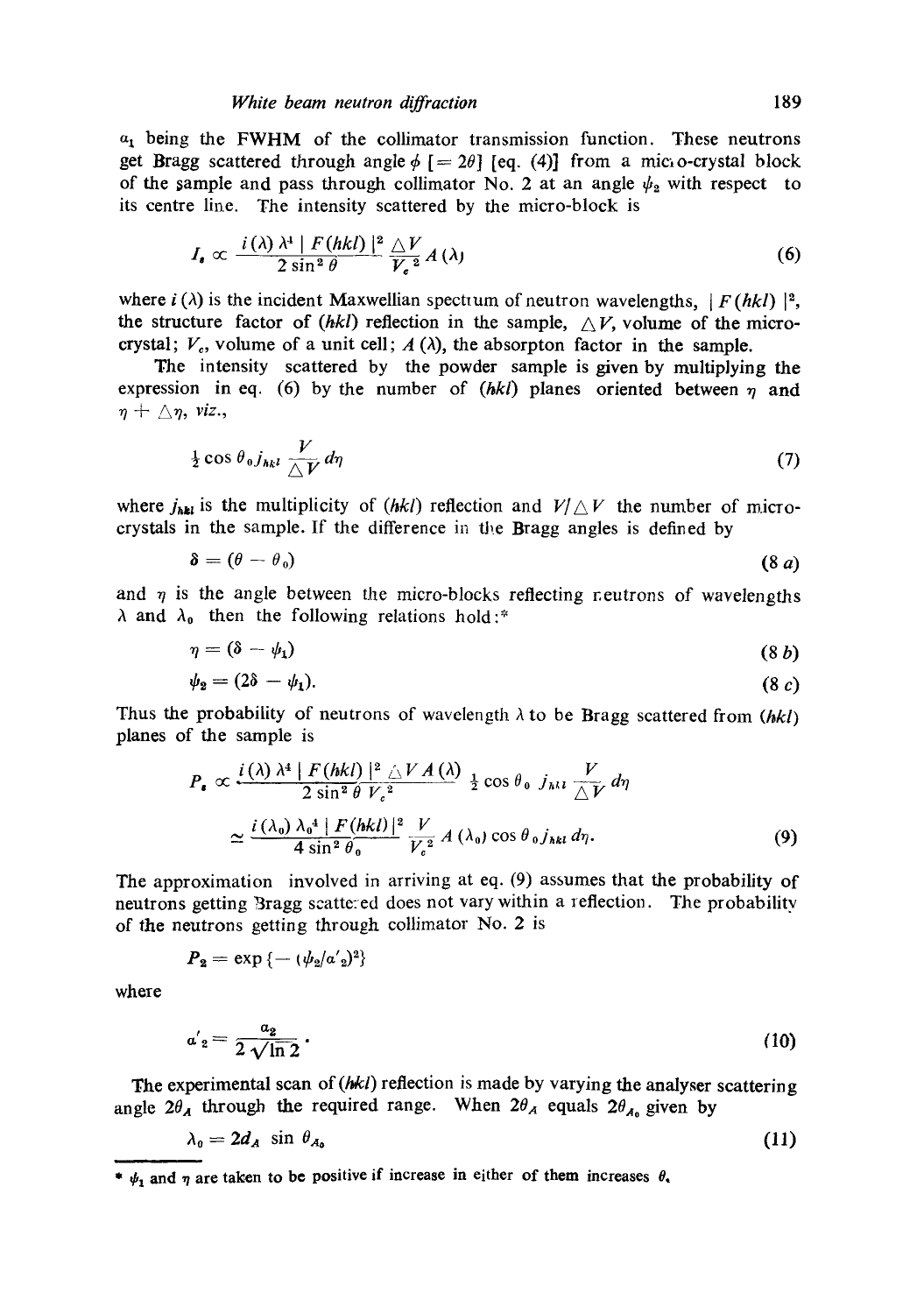the analyser planes are at the correct orientation to diffract neutrons of wavelength  $\lambda_0$  with maximum reflectivity (probability). This gives us the peak position of *(hkl)* reflection. At this point of the scan the neutrons of wavelength  $\lambda$  get diffracted through angle  $2\theta_A$  by a mosaic block in the analyser which is at an angle  $\eta_A$  with respect to the block diffracting neutrons of wavelength  $\lambda_0$ . 2 $\theta_A$  is given by

$$
\lambda_0 = 2d_A \sin \theta_A. \tag{12}
$$

The angle  $\psi_a$  between the trajectories of neutrons of wavelengths  $\lambda_0$  and  $\lambda$  after diffraction from the analyser is given by

$$
\psi_3 = 2\delta_A - 2\delta + \psi_1 \tag{13}
$$

where

$$
\delta_A = \theta_A - \theta_{A_0} \tag{14}
$$

is the variation in analyser Bragg angle. If  $\delta$  and  $\delta_A$  are small, they are related by the equation

$$
\delta_A = \delta a \tag{15}
$$

where  $a$  is the ratio of dispersion at the sample to that at the analyser given by

$$
a = \frac{\left(\frac{d\lambda}{d\theta}\right)_s}{\left(\frac{d\lambda}{d\theta}\right)_A} = \frac{d_{\mathbf{h}kl}\cos\theta_0}{d_A\cos\theta_{A_0}}.
$$
 (16)

**As** we scan the reflection by varying the analyser Bragg angle the neutron trajectory remains unaltered;but its probability of reaching the detector changes because both the detector and the crystal analyser have been rotated. Suppose the detector axis has been rotated through an angle  $\rho$  away from the peak position, *i.e.*, the analyser scattering angle now is  $(2\theta_{A_0} + p)$ . (It should be recalled here that the crystal analyser itself is rotated through half the angle  $(\rho/2)$  in the proper direction so as to ensure that the Bragg condition is favoured.) Neutrons of wavelength  $\lambda$  now get diffracted by a block in the analyser which is at an angle  $(\eta_A - \rho/2)$  with respect to the most probable block. Moreover these neutrons go through the collimator No. 3 at an angle  $(\psi_a - \rho)$  with respect to its centre line. Thus the probabilities for the neutrons of wavelength  $\lambda$  to be diffracted by the analyser and to go through the collimator No. 3 are respectively given by  $P_A$  and  $P_3$ :

$$
P_A \propto R(\lambda) \exp \left\{-\left(\frac{\eta_A - \rho/2}{\beta'_A}\right)^2\right\} d\eta_A
$$

where

$$
\beta'_{A} = \frac{\beta_{A}}{2\sqrt{\ln 2}},\tag{17}
$$

 $R(\lambda)$  is the reflectivity of the crystal and  $\beta_A$  the FWHM of analyser mosaic distribution assumed to be a Gaussian and

$$
P_3 = \exp\left\{-\left(\frac{\psi_3 - \rho}{\alpha'_3}\right)^2\right\} \tag{18}
$$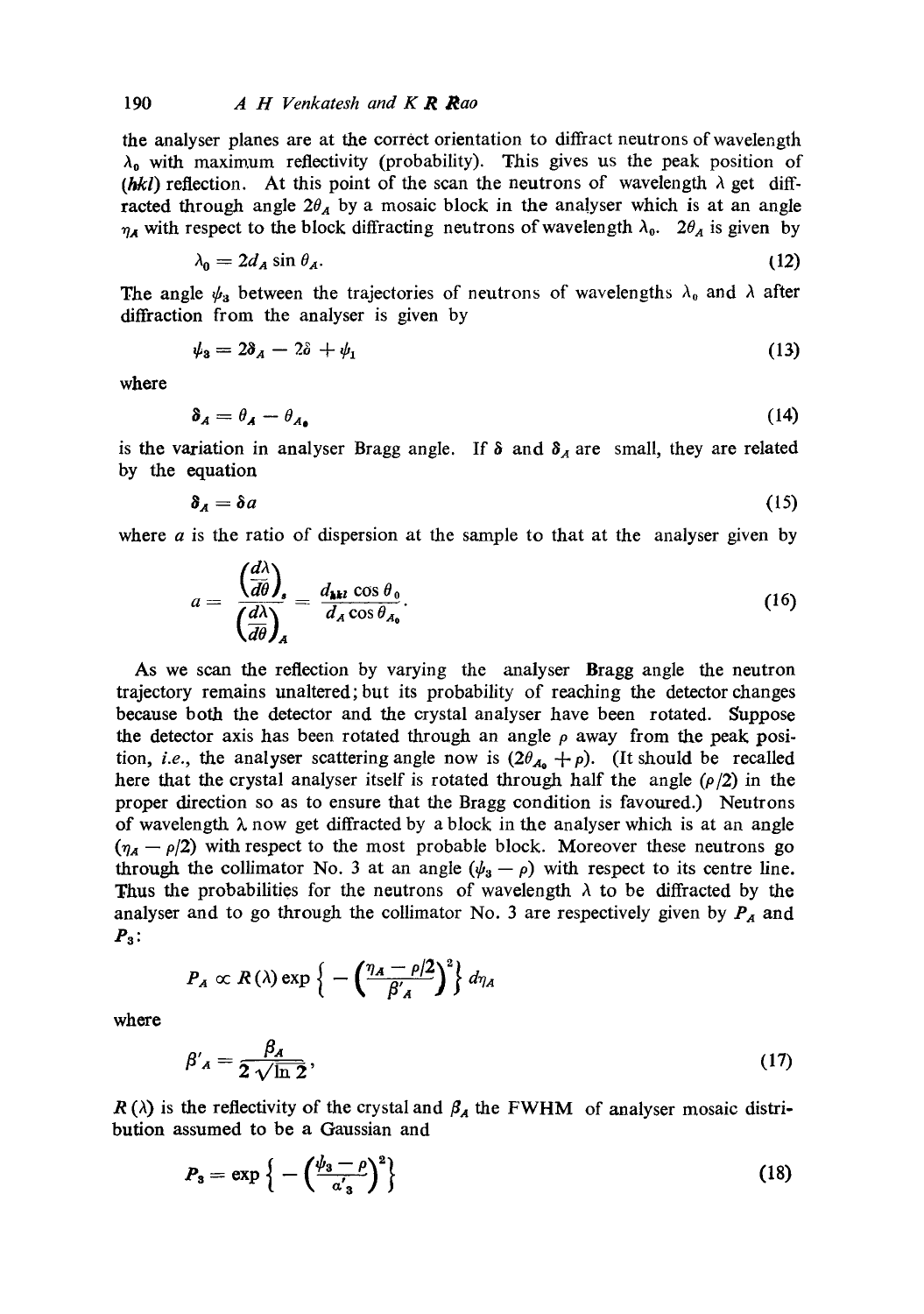where

$$
a'_{3}=\frac{a_{3}}{2\sqrt{\ln 2}},
$$

 $a_3$  being the horizontal parameter for collimator No. 3. As before, if the width  $\triangle\lambda$  is small.  $P_A$  may be approximated to

$$
P_A \propto R(\lambda_0) \exp\left\{-\left(\frac{\eta_A - \rho/2}{\beta'_A}\right)^2\right\} d\eta_A
$$
 (19)

 $\eta_A$  is related to  $\psi_A$  and  $\delta$  through the equation

$$
\eta_A = \delta \left( a - 2 \right) + \psi_1. \tag{20}
$$

Thus the total probability for neutrons of wavelength  $\lambda$  to reach the detector is given by the product of eqs (5), (9), (10), (18) and (19). The probability  $J(\rho, \psi_1, \delta)$  $d\rho \, d\psi_1$ ,  $d\delta$  for a neutron to go through collimator No. 1 making an angle  $(\psi_1, \psi_1)$  $+ \Delta \psi_1$ ) with respect to its centre line, to get Bragg scattered by the *(hkl)* planes of the powder sample with the angle  $(\delta, \delta + \Delta\delta)$ , to pass through collimator No. 2 to get Bragg scattered by the analyser planes and then finally to reach the detector whose axis makes an angle  $(\rho, \rho + \triangle \rho)$  with the direction  $2\theta_{A_0}$  through collimator No. 3 is given by

$$
J(\rho, \psi_1, \delta) d\rho d\psi_1 d\delta \propto \left\{ \exp - \left[ \left( \frac{\psi_1}{a_1'} \right)^2 + \left( \frac{\psi_2}{a_2'} \right)^2 + \left( \frac{\eta_A - \rho}{\beta_A'} \right)^2 \right] + \left( \frac{\psi_3 - \rho}{\alpha_3} \right)^2 \right\} d\rho d\psi_1 d\delta.
$$
 (21)

The number of neutrons detected by the detector with an efficiency  $\chi(\lambda_0)$  at the detector angle  $(\rho, \rho + \triangle \rho)$  is given by

$$
I(\rho) d\rho \propto \chi(\lambda_0) \{ \int \int J(\rho, \psi_1, \delta) d\psi_1 d\delta \} d\rho
$$
  
=  $H \{ \int \int \int \int \exp[-(4 \ln 2) F(\psi_1, \delta, \rho, a)] d\psi_1 d\delta \} d\rho$  (22)

where

$$
F(\psi_1, \, \phi, \, \rho, \, a) = \left(\frac{\psi_1}{a_1}\right)^2 + \left(\frac{2\delta - \psi_1}{a_2}\right)^2 + \left(\frac{\psi_1 - \delta(2 - a) - \rho/2}{\beta_A}\right)^2 + \left(\frac{\psi_1 - \rho - 2\delta(1 - a)}{a_3}\right)^2 = l^2 \psi_1^2 + m^2 \delta^2 + n^2 \rho^2 + 2p\psi_1\delta + 2q \psi_1\rho + 2r\rho\delta
$$
 (23)

and

$$
H \propto \frac{\lambda_0^4 \mid F(hkl) \mid^2 \cos \theta_0}{\sin^2 \theta_0} i(\lambda_0) R(\lambda_0) \chi(\lambda_0) A(\lambda_0).
$$
 (24)

Here

$$
l^{2} = \frac{1}{a_{1}^{2}} + \frac{1}{a_{2}^{2}} + \frac{1}{\beta_{A}^{2}} + \frac{1}{a_{3}^{2}}
$$

$$
m^{2} = \frac{4}{a_{2}^{2}} + \frac{(2-a)^{2}}{\beta_{A}^{2}} + \frac{4(1-a)^{2}}{a_{3}^{2}}
$$

**P--13**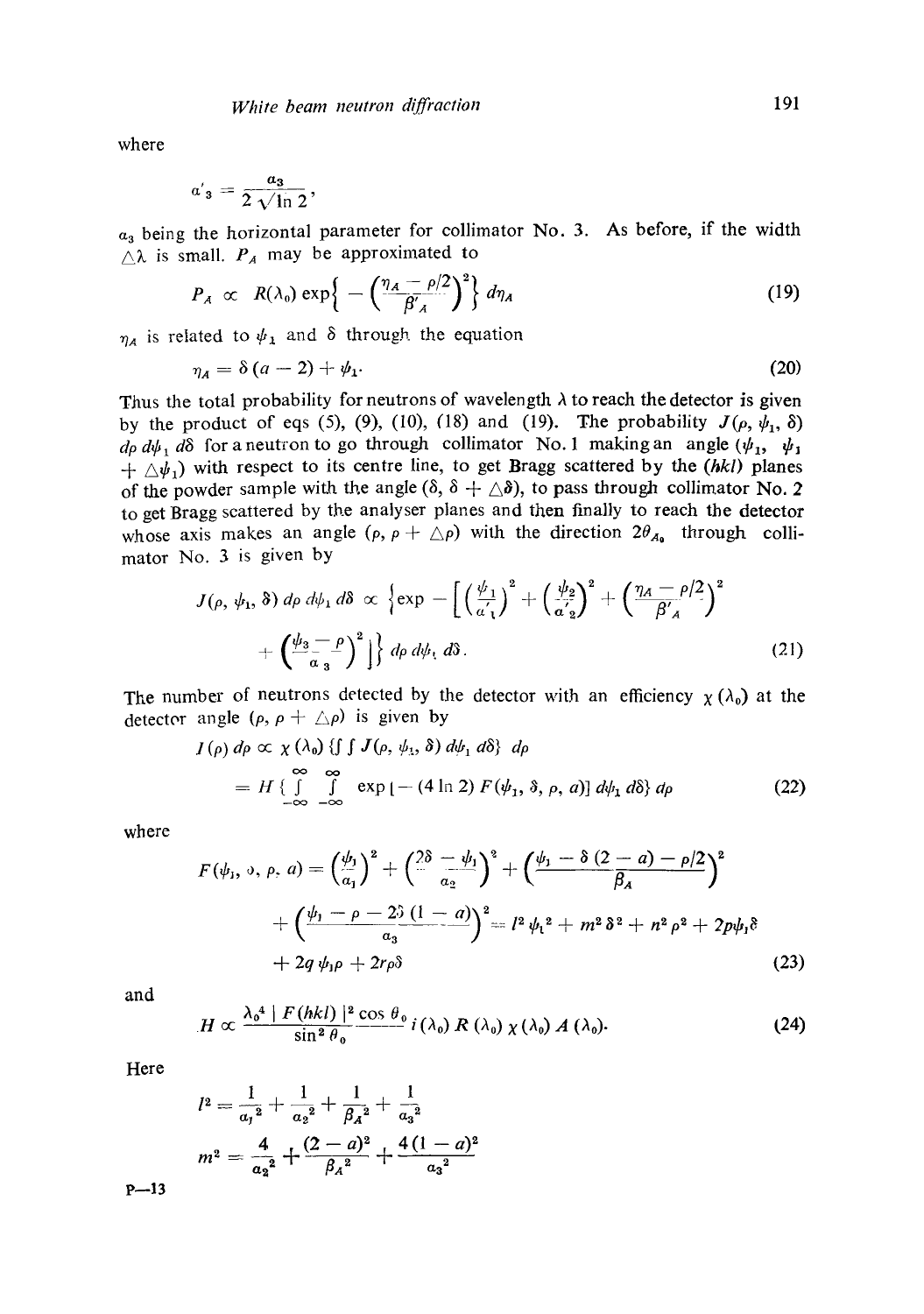$$
n^{2} = \frac{1}{4\beta_{A}^{2}} + \frac{1}{a_{3}^{2}}
$$
  
\n
$$
2p = -\frac{4}{a_{2}^{2}} - \frac{2(2-a)}{\beta_{A}^{2}} - \frac{4(1-a)}{a_{3}^{2}}
$$
  
\n
$$
2q = -\frac{1}{\beta_{A}^{2}} - \frac{2}{a_{3}^{2}}
$$
  
\n
$$
2r = \frac{(2-a)}{\beta_{A}^{2}} + \frac{4(1-a)}{a_{3}^{2}}.
$$
\n(25)

We use the identity,

$$
\int_{-\infty}^{\infty} \exp\left(-px^2 \pm qx\right) dx = \sqrt{\frac{\pi}{p}} \exp\left(\frac{q^2}{4p}\right)
$$
 (26)

twice to obtain

$$
I(\rho) d\rho = H \frac{\pi}{4 \ln 2 \sqrt{m^2 l^2 - \rho}} \exp \left\{ -4 \ln 2 \left( n^2 - \frac{q^2}{l^2} - \frac{(r l^2 - q \rho)^2}{l^2 (m l^2 - \rho^2)} \right) \rho^2 \right\} d\rho
$$
  
=  $H \frac{\pi}{4 \ln 2} \frac{a_1 a_2 a_3 \beta_4}{\gamma} \exp \left\{ -4 \ln 2 \frac{(a_2^2 + a_3^2 + 4 \beta_4^2)}{\gamma^2} \rho^2 \right\} d\rho$  (27)

where

$$
\gamma^{2} = [4(a_{2}^{2} a_{3}^{2} + a_{2}^{2} \beta_{A}^{2} + a_{3}^{2} \beta_{A}^{2}) - 4a_{2}^{2}(a_{3}^{2} + 2 \beta_{A})
$$
  
+ 
$$
a_{2}^{2} \{a_{1}^{2} a_{2}^{2} + a_{2}^{2} a_{3}^{2} + a_{3}^{2} a_{1}^{2} + 4\beta_{A}^{2}(a_{1}^{2} + a_{2}^{2})\}].
$$
 (28)

The FWHM of this intensity distribution is,

$$
\triangle (2\theta_A) = \frac{\gamma}{\sqrt{a_2{}^2 + a_3{}^2 + 4\beta_A{}^2}}.
$$
\n(29)

The peak intensity and integrated intensity are given by

$$
I_{\text{peak}} = H\left(\frac{\pi}{4 \ln 2}\right) \frac{a_1 a_2 a_3 \beta_A}{\gamma} \tag{30}
$$

and

$$
I = \int I(\rho) d\rho = H \sqrt{\left(\frac{\pi}{4 \ln 2}\right)^3} \frac{a_1 a_2 a_3 \beta_A}{\sqrt{a_2^2 + a_3^2 + 4 \beta_A^2}}
$$
(31)

## **4. Results**

The purpose of the study has been to assess the technique using a few samples and standard crystal analysers and compare our results with that from other white beam techniques wherever possible. Silicon has been studied well by TOF diffraction technique by Buras *et al* (1964). KC1 has been studied by x-ray energy dispersive technique (Prabudha Banerjee and Paul Charbit 1971). KNO<sub>3</sub> has been studied using TOF technique by Brugger *et al* (1965) at various pressures. Hence.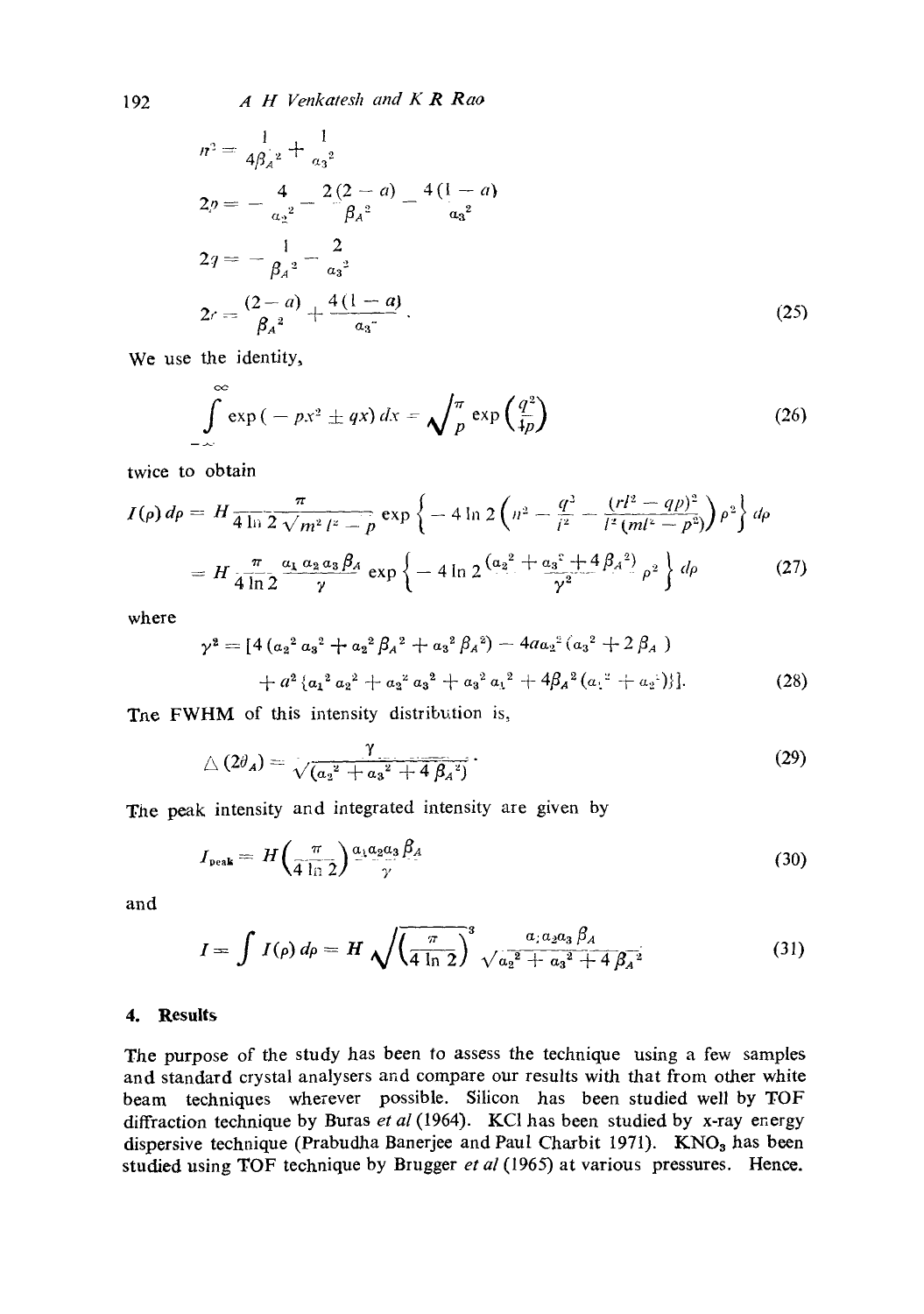we have chosen these samples to compare the data by our technique with those obtainable by other methods. We have used Cu  $(200)$ , Be  $(11\overline{2}0)$  and Ge(111) analysers. Cu (200) and Be (1130) are standard analysers, beryllium known for its small interplanar spacing and high reflectivity for neutrons. Ge (111) is chosen because of the absence of its second order reflection and its large interplanar spacing.

While comparing the calculated and measured intensities of diffraction peaks one has to apply several corrections and make some approximations. In presenting the results, however, we show the raw spectra measured through figures 5, 6 and 7.

From eq. (31) and eq. (24) we note that the integrated intensity for any *(hkl)*  is given by

$$
I(hkl) = K \frac{\lambda_0^4 \mid F(hkl) \mid^2 \cos \theta_0}{\sin^2 \theta_0} \sqrt{\left(\frac{\pi}{4 \ln 2}\right)^2} \frac{a_1 a_2 a_3 \beta_A}{\sqrt{a_2^2 + a_3^2 + 4\beta_A^2}} \times i(\lambda_0) R(\lambda_0) \chi(\lambda_0) A(\lambda_0), \tag{32}
$$

 $\boldsymbol{K}$  being a proportionality constant.



Figure 4. Spectra as measured using an incoherent sample. Intensity measured at any analyser angle is proportional to  $\Sigma i(\lambda_0) R(\lambda_0) \chi(\lambda_0)$  where  $i(\lambda_0)$  is the incident flux,  $R(\lambda_0)$  the reflectivity of the analyser and  $\chi(\lambda_0)$  efficiency of the detector. The peaks and valleys in the effective spectrum are due to multiple Bragg effects in the analyser. Assuming a Maxwellian incident neutron spectrum one can calculate the overall effective spectrum. Results of calculations are shown by dashed lines (normalised at the point marked by  $\otimes$ ). Dotted lines indicated I order contributions only.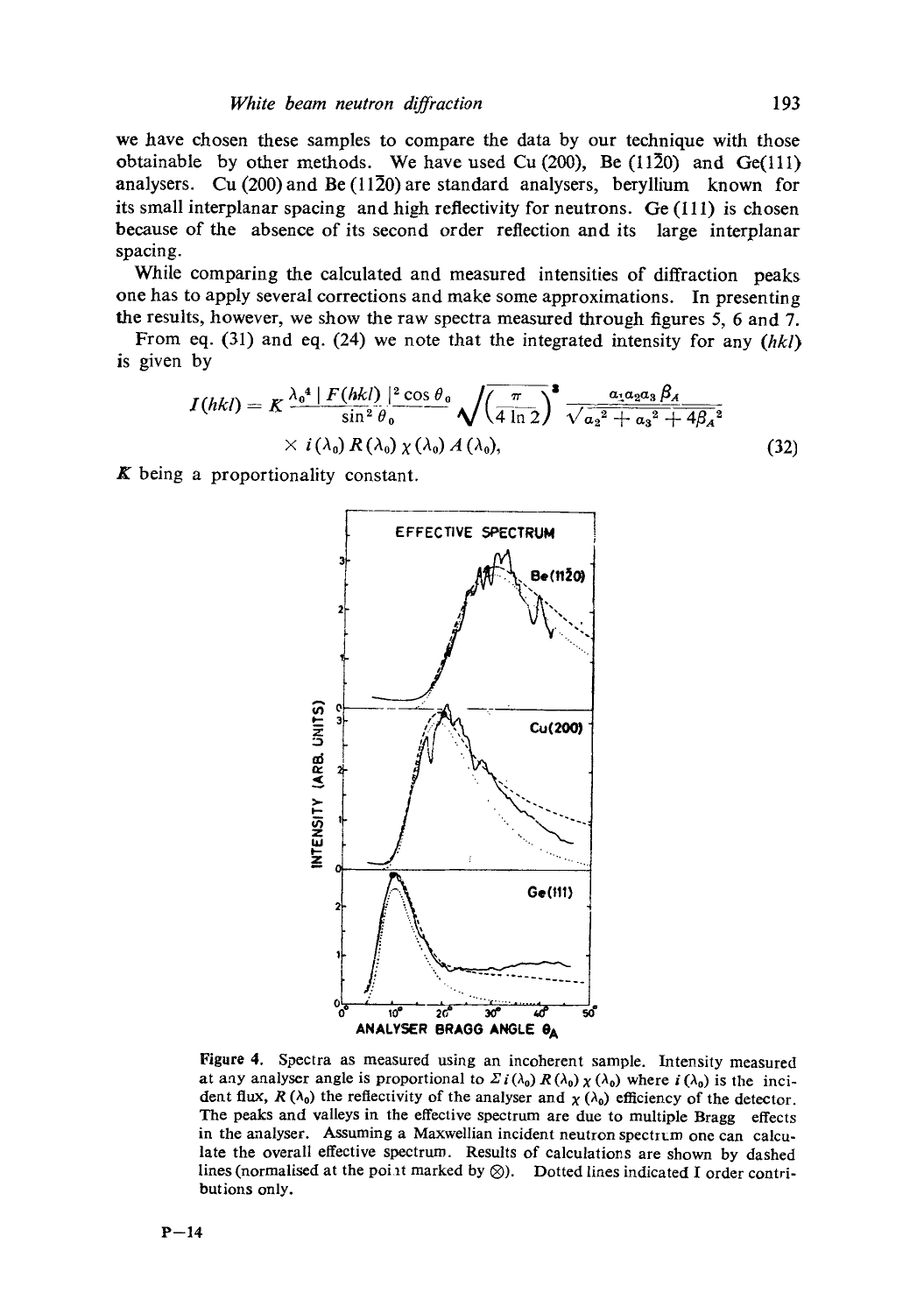

Figure 5. Comparison of results in case of silicon using different techniques: (a) diffraction pattern by conventional method (Buras *et al* 1964), (b) diffraction pattern by TOF teennique (Buras *et al* 1964), (c) through (d') indicate results by the present technique, using Cu(200), Be (1120) and Ge (111) analysers. The dashed line in  $(c)$  indicates the estimated background. Similar backgrounds are taken into account in arriving at integrated intensities. Indices  $(hkl)_2$  correspond to  $(hkl)$ reflection of the sample observed through the second order in the analyser.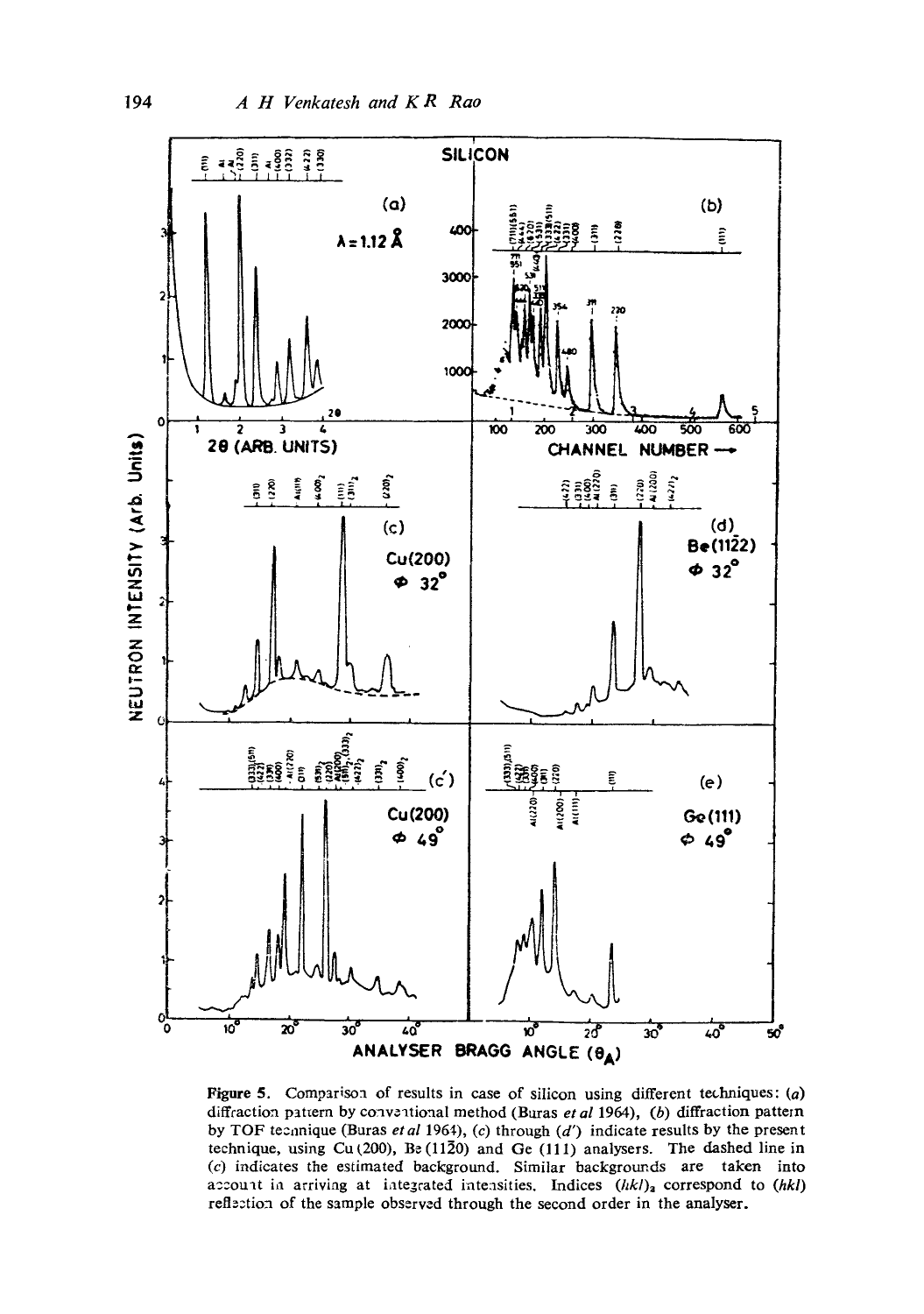

Figure 6. Comparison of results in case of KCI: (a) corresponds to data by x-ray energy dispersive technique by Prabudha Banerjee ard Paul Chartit (1971) (b) through (e) show results obtained by the present technique.

For a particular spectrometer  $(a_1, a_2, \text{ and } a_3 \text{ fixed})$ , analyser  $(\beta_A~ \text{fixed})$ , and a given scattering angle ( $\theta_0$  fixed),  $I(hkl)$  can be written simply as

$$
I(hkl) = K' \lambda_0^4 |F(hkl)|^2 i(\lambda_0) R(\lambda_0) \chi(\lambda_0) A(\lambda_0), \qquad (33)
$$

 $K'$  containing now the constant parameters.

Since at any  $2\theta_{A_0}$  higher orders of *(hkl)s* are also acceptable, therefore,

$$
I_{\text{total}}(2\theta_{A_0}) = \sum_{\text{all orders}} I(hkl) = \sum_{\text{all orders}} K' \lambda_0^4 |F(hkl)|^2
$$
  
  $\times i(\lambda_0) R(\lambda_0) \chi(\lambda_0) A(\lambda_0).$  (34)

# 4.1 *Effective spectrum*  $I_{\text{eff}}$  (2 $\theta_{A_0}$ ).

The spectrum-weighted analyser-detector efficiency function  $I_{\text{eff}}$  (2 $\theta_{A_0}$ )—we shall designate this simply as effective spectrum--is given by

$$
I_{\text{eff}}\left(2\theta_{A_0}\right) = K' \sum_{\text{all}\text{orders}} i\left(\lambda_0\right) R\left(\lambda_0\right) \chi\left(\lambda_0\right) A\left(\lambda_0\right). \tag{35}
$$

One can measure the effective spectrum by using a hydrogenous sample or any other sample containing nuclei scattering predominantly incoherently. We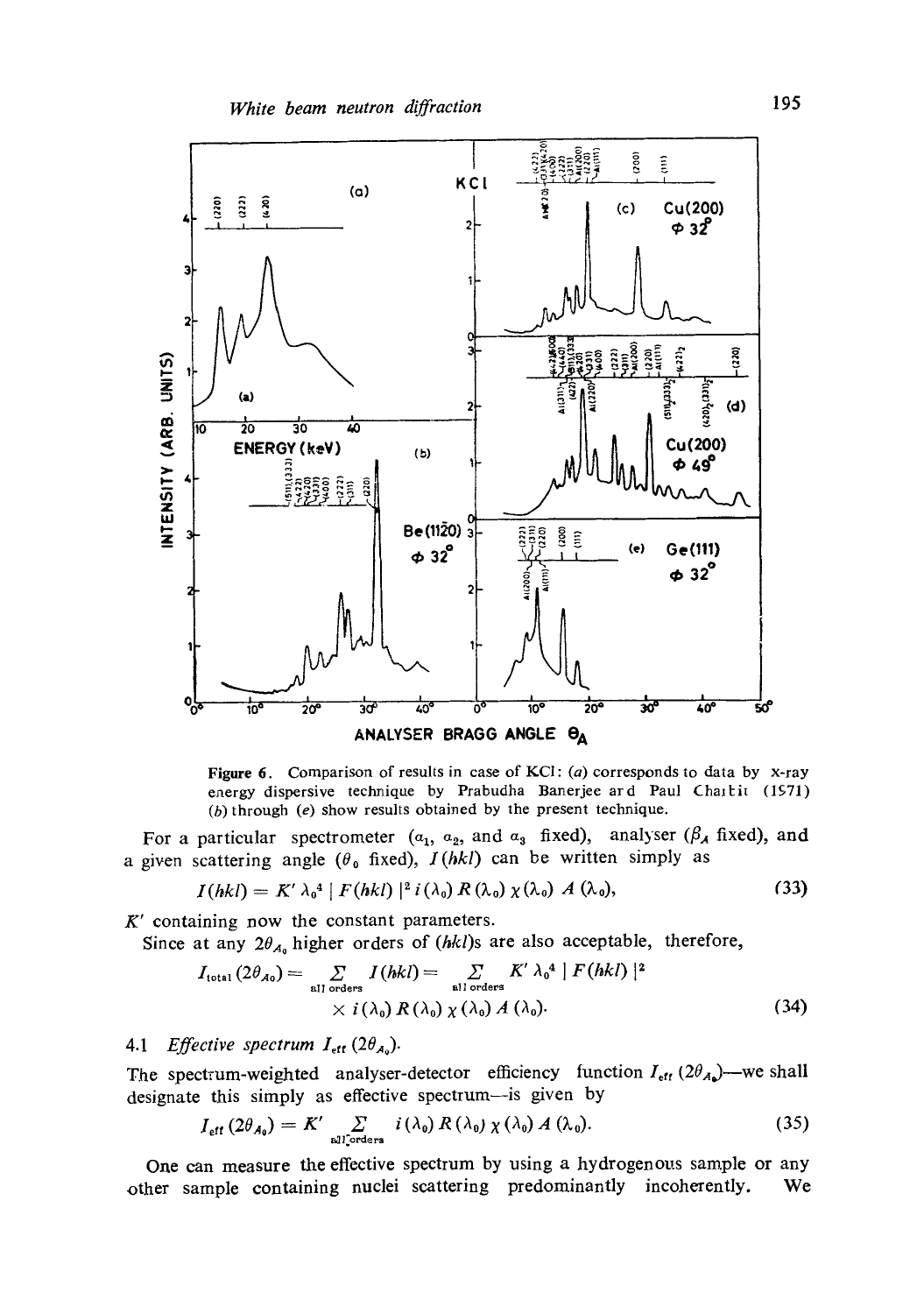

Figure 7. Comparison of results in case of  $KNO<sub>3</sub>$ : (a) Diffraction pattern by TOF method (Brugger *et al* 1965), (b) through (d) show results by the present technique.

have used samples of perspex and an alloy of  $Ti_{0.67} Zr_{0.33}$  for this purpose. The effective spectra thus measured for the analysers are shown in figure 4. When absorption is very small as in case of  $Ti_{0.67}$  Zr<sub>0.33</sub>

$$
I_{\rm eff} (2\theta_{A_0}) = K' \sum_{\rm all\ orders} i (\lambda_0) R (\lambda_0) \chi (\lambda_0)
$$
 (36)

One can calculate this using expressions given in the appendix. From the measurements and calculations certain interesting tacts emerge:

(a) One notices presence of multiple Bragg scattering effects in the spectra predominantly in Cu (200) and Be  $(11\overline{2}0)$ . Ge  $(111)$  is almost free from these effects. One should have a precise knowledge of these effects and eliminate these if possible by proper orientation of the analyser. Otherwise reflections trom the powder sample which occur at angles where peaks or dips due to multiple Bragg effects are noticeable can be affected as we indeed observe in a few cases.

(b) The useful part of the white spectrum is spanned over different ranges of the analyser angle depending on the d-spacing of the analyser. The wavelength ranges covered by different analysers are also different.

(c) Ge  $(111)$  is the most useful analyser because it can be used over a wide wavelength range between  $\theta_{A,\text{min}}$  and  $\theta_{A,\text{max}}$ . In particular if one were to use 'cold' neutrons, Ge (111) would be very profitable. The flat distribution beyond say  $20^\circ$  in case of Ge (111) is mainly due to third order reflection in the analyser.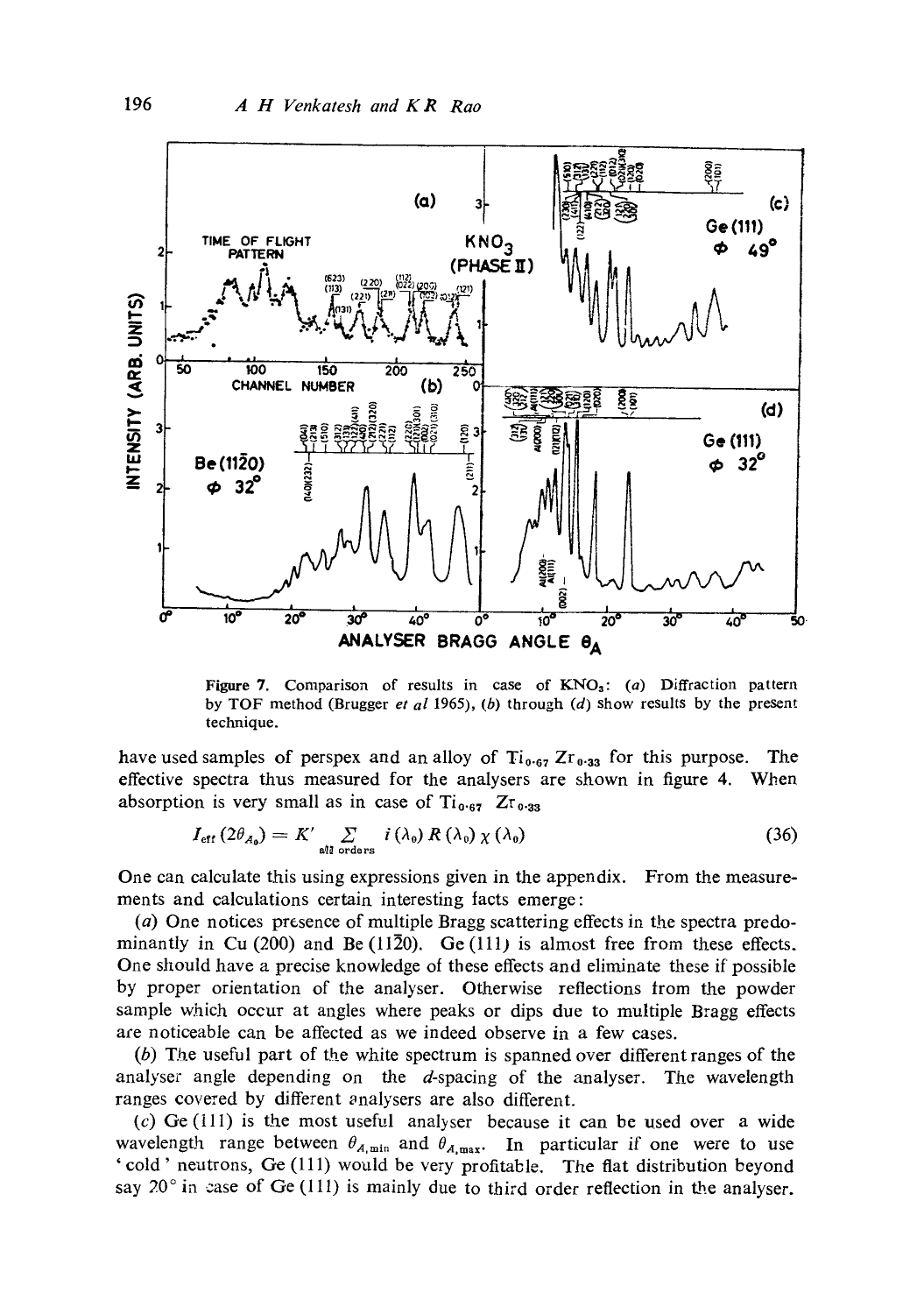(d) The dashed lines in figu;e 4 are the results of calculations made using eq. (36) along with eqs (A1), (A2) and (A3). Calculations include contributions from I and I1 order sclttering for Be (1130) and Cu (200) analysers and 1 and llI order scattering for Ge (111) (in this case II order is absent) *plus* background. Calculated values are normalised arbitrarily at points shown by  $\otimes$  in each spectrum. At these points II (III in case of Ge (111)) order contribution is negligible. Dotted lines give contributions from I order spectra only without taking into account the background.

(e) Agreement between calculated and measured effective spectral shapes may be said to be satisfactory. Departures between calculated and measured spectra may arise from multiple Bragg scattering and extinction effects in the incoherent sample and analyser which we have not taken into account.

The choice of an analyser should depend upon:

- (i) nature of the spectrum from the reactor (depending on the actual source, namely, hot, thermal or cold),
- (ii) the size of the unit cell of the sample, and
- (iii) the scattering angle at the sample.

### *4.2. Spectra from samples*

*Silicon:* Silicon has been studied by TOF diffractometry by Buras *et al* (1964) using both a steady state reactor and a pulsed reactor. At the steady reactor they used a Fermi chopper and found that the resolving power was better at higher speeds of rotation. Peaks corresponding to larger wavelengths say beyond 2 Å were normally absent, due to the cut-off of the chopper. Secondly, they have also observed that the resolving power in TOF technique was comparable to that of the conventional method.

Figure 5 (a) shows spectrum from conventional method and figure 5 (b) that from TOF method using a pulsed reactor both due to Buras *et al* (1964). Spectra obtained by the present technique employing copper (200) analyser are given in figures 5  $(c)$  and 5  $(c')$ . One can notice that spectra obtained by the present technique are as good as the spectra from the conventional diffraction technique. However, one has the additional advantage that one can resolve the peaks by going over to larger scattering angles. Secondly, the TOF spectra and spectra obtained by the present technique are also quite similar to each other. In figures  $5(d)$  and  $5(d')$ we have given spectra using Be (1120) and Ge (111) analysers on the  $\theta_A$  scale to indicate the nature of as-measured spectra. We have analysed the data obtained on the basis of the intensity and resolution expressions discussed in section 3. The appendix gives some details of the calculations, highlighting peculiarities due to the technique. The calculated and measured areas of different *(hkl)* peaks are given in table  $1(a)$ . The area under various peaks were measured with respect to a smooth background drawn below the peaks as shown in figure  $5(c)$  by the dashed line. The background arises from neutrons getting scattered from the shielding around the sample and leaking through the collimator onto the analyser and from incoherent scattering from the sample itself. In calculating the integrated intensities we have taken into account second order contributions and a correction factor due to self absorption in the sample. This last factor has made use of absorption coefficient that takes into account variation due to wavelength. We conclude from the comparison of the calculated and measured intensities that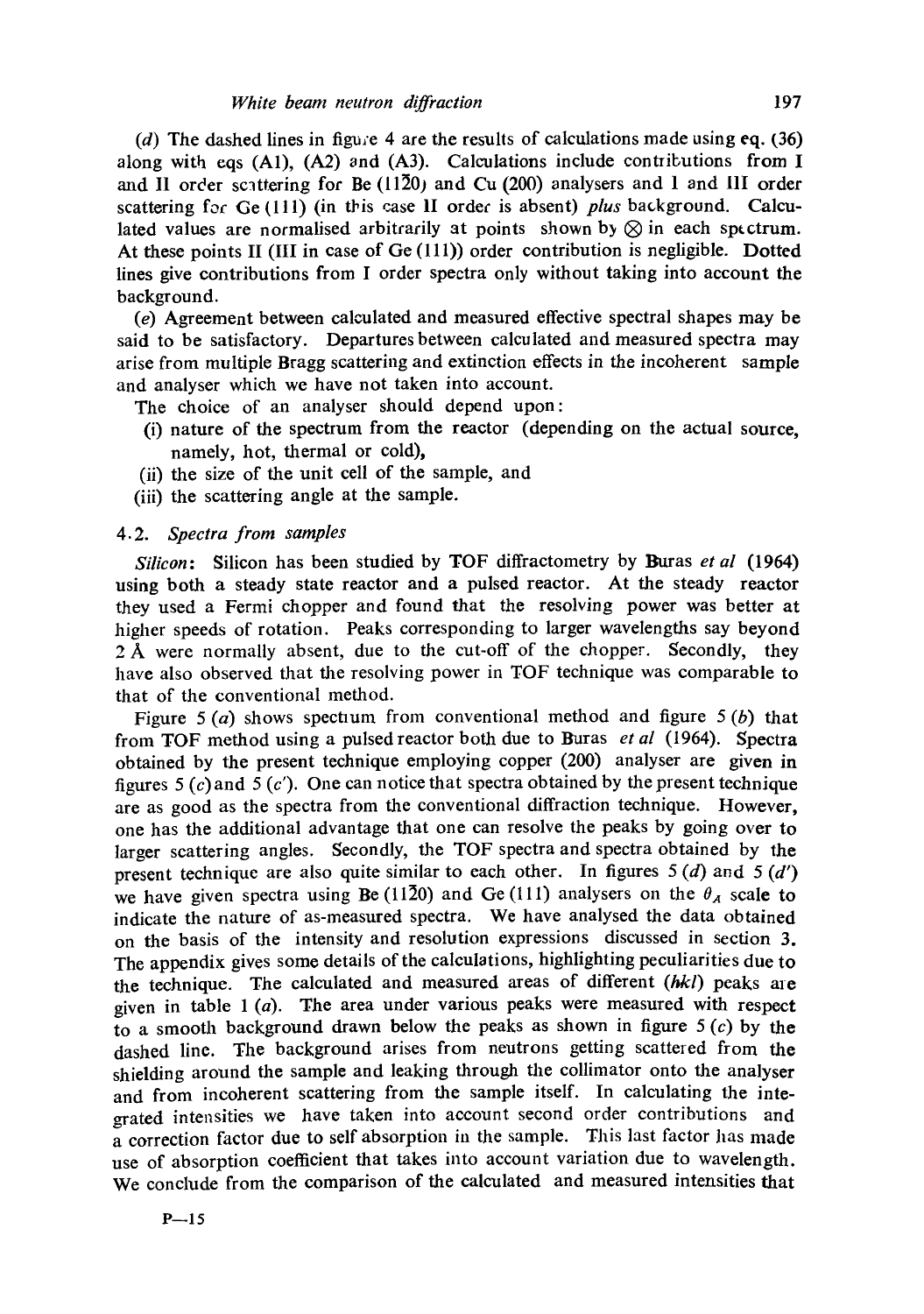| hkl                      | Cu analyser<br>$\phi = 32^{\circ}$ |                      | Cu analyser<br>$\phi = 49^{\circ}$ |                  | Be $(11\overline{2}0)$ analyser<br>$\phi = 32^{\circ}$ |                      | Ge (111) analyser<br>$\phi = 49^{\circ}$ |                            |
|--------------------------|------------------------------------|----------------------|------------------------------------|------------------|--------------------------------------------------------|----------------------|------------------------------------------|----------------------------|
|                          | $I_M$                              | $I_c$                | $I_M$                              | $I_c$            | $I_M$                                                  | $I_c$                | $I_M$                                    | $I_{\scriptscriptstyle C}$ |
| 111                      | $523*$                             | 308                  | $\bullet$                          | $\ddot{\bullet}$ | $\bullet$ . $\bullet$                                  | $\ddot{\phantom{1}}$ | 59                                       | 42                         |
| 220                      | 212                                | 259                  | 149                                | 137              | 290                                                    | 258                  | 100                                      | 100                        |
| 311                      | 100                                | 100                  | 100                                | 100              | 100                                                    | 100                  | 82                                       | 71                         |
| 400                      | $\ddot{\phantom{0}}$               | 9                    | 30                                 | 26               | 7                                                      | 9                    | 35 <sup>†</sup>                          | 18                         |
| 331                      | 6                                  | 7                    | 39                                 | 35               | 12                                                     | 5                    | 15                                       | 22                         |
| 422                      | $\bullet$ $\bullet$                | $\ddot{\phantom{0}}$ | 21                                 | 33               | 4                                                      | $\overline{c}$       | $\ddot{\phantom{0}}$                     | $\ddot{\phantom{0}}$       |
| 511,<br>333 <sup>1</sup> | $\bullet$                          | $\bullet$            | 11                                 | 11               | $\ddot{\phantom{1}}$                                   | $\bullet$            | $\cdot$ .                                | $\ddot{\phantom{0}}$       |

Table 1 (a). Integrated intensities for silicon

Affected by multiple Bragg Scattering.

t Contaminated by AI (220) peak.

Table 1 (b). Half widths for silicon (minutes)

| h <sub>k</sub> | Cu (200) analyser<br>$\phi = 32^{\circ}$ |                          | Cu (200) analyser<br>$\phi = 49^{\circ}$ |                          | Be $(11\overline{2}0)$ analyser<br>$\phi = 32^{\circ}$ |                          | Ge (111) analyser<br>$\phi = 49^{\circ}$ |                          |
|----------------|------------------------------------------|--------------------------|------------------------------------------|--------------------------|--------------------------------------------------------|--------------------------|------------------------------------------|--------------------------|
|                | $(\triangle \theta_A)_M$                 | $(\triangle \theta_A)_C$ | $(\triangle \theta_A)_M$                 | $(\triangle \theta_A)_C$ | $(\triangle \theta_A)_M$                               | $(\triangle \theta_A)_C$ | $(\triangle \theta_A)_M$                 | $(\triangle \theta_A)_C$ |
| 111            | 60                                       | 59                       | $\ddot{\phantom{a}}$                     | $\ddot{\phantom{1}}$     | $\ddot{\phantom{a}}$                                   | $\ddot{\phantom{0}}$     | 33                                       | 34                       |
| 220            | 30                                       | 37                       | 34                                       | 38                       | 56                                                     | 57                       | 30                                       | 33                       |
| 311            | 30                                       | 35                       | 30                                       | 34                       | 45                                                     | 48                       | $\ddot{\phantom{0}}$                     | $\ddot{\phantom{0}}$     |
| 400            | $\ddot{\phantom{0}}$                     | $\ddot{\phantom{1}}$     | 30                                       | 33                       | 37                                                     | 40                       | 34                                       | 31                       |
| 331            | $\ddot{\phantom{0}}$                     | $\ddot{\phantom{0}}$     | 37                                       | 32                       | 32                                                     | 38                       | 30                                       | 31                       |
| 422            | $\ddot{\phantom{a}}$                     | $\bullet$                | 21                                       | 32                       | 30                                                     | 36                       | $\ddot{\phantom{1}}$                     | $\ddot{\phantom{0}}$     |
| 511<br>333     | $\bullet$                                | $\ddot{\phantom{0}}$     | 30                                       | 32                       | $\cdot$ .                                              | $\ddot{\phantom{0}}$     | $\cdot$ $\cdot$                          | . .                      |

the integrated intensities can be accounted for quite well (say to within  $15\%$ ). However, a few peaks show considerable disagreement [say (111) in column 2]. If we now examine the spectrum with figure 4 we notice that this peak lies close to one of the peaks or valleys in the effective spectrum. In other words, multiple Bragg scattering in the analyser can affect the peak intensities measured by this technique. We mention this so that one is aware of the errors in intensities that may crop up, from this source. It should be possible to overcome the problem by suitable azimuthal orientation of the analyser. We have not attempted this so far. The widths of the peaks are tabulated in table  $1(b)$ . Theoretical widths were calculated using the following spectrometer parameters for various collimation divergences:  $a_1 = 1^{\circ}$ ,  $a_2 = 0.75^{\circ}$ ,  $a_3 = 1^{\circ}$ . The mosaic spread of the analysers are assumed to be  $15'$ ,  $15'$  and  $3'$  for Cu (200), Be (1120) and Ge (111) analysers respectively.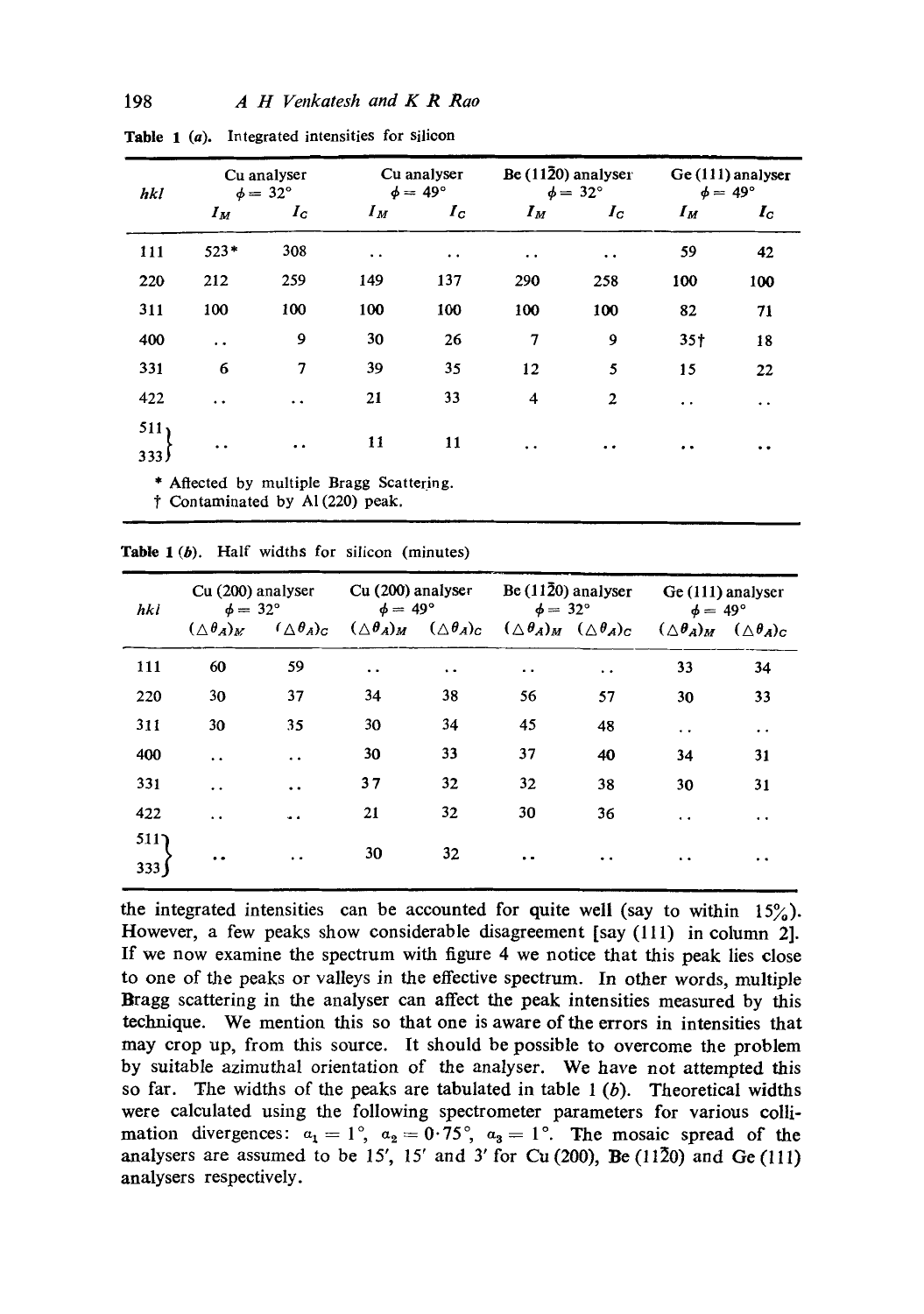*Potassium chloride:* Figure 6 shows the spectra obtained in the case of KCI. Figure  $6(a)$  indicates the spectrum measured by the x-ray energy dispersive technique (Prabudha Banerjee and Paul Charbit 1971). Figure 6 (b) through figure 6 (e) corresponds to measurements made by our technique. Table 2 (a) gives a comparison of the theoretical and the experimental intensities and table  $2(b)$  the widths. Qualitatively, the features are like those of silicon. It is to be noted that the correction factor for self-absorption in this sample varies considerably compared to that for other samples because of the large absorption cross section of chlorine for neutrons. The (311) reflection is affected by multiple Bragg scattering with both Cu (200) and Be (1120) reflection, as well as  $(422)$  with Cu (200).

| Cu (200) analyser<br>hkl<br>$\phi = 32^{\circ}$ |       | $\phi = 49^{\circ}$ | Cu (200) analyser    | Be $(11\overline{2}0)$ analyser<br>$\phi = 32^{\circ}$ |                      |                      | Ge (111) analyser<br>$\phi = 32^{\circ}$ |                      |
|-------------------------------------------------|-------|---------------------|----------------------|--------------------------------------------------------|----------------------|----------------------|------------------------------------------|----------------------|
|                                                 | $I_M$ | $I_{\tt C}$         | $I_M$                | $I_c$                                                  | $I_M$                | $I_c$                | $I_M$                                    | $I_{\rm C}$          |
| 111                                             | 31    | 54                  | $\ddot{\phantom{0}}$ | $\cdot$ $\cdot$                                        | $\ddot{\phantom{a}}$ | $\ddot{\phantom{0}}$ | 38                                       | 66                   |
| 200                                             | 115   | 88                  | 55                   | $\ddot{\phantom{0}}$                                   | $\cdot$ .            | $\ddot{\phantom{1}}$ | 100                                      | 100                  |
| 220                                             | 100   | 100                 | 196                  | 171                                                    | 100                  | 100                  | 96                                       | 108                  |
| 311                                             | $15*$ | 50                  | 49*                  | 150                                                    | $19*$                | 51                   | $\ddot{\phantom{0}}$                     | . .                  |
| 222                                             | 23    | 28                  | 100                  | 100                                                    | 24                   | 29                   | $\ddot{\phantom{0}}$                     | . .                  |
| 400                                             | 7     | 8                   | 55                   | 54                                                     | 8                    | 8                    | . .                                      | $\ddot{\phantom{0}}$ |
| 331)<br>420                                     | 17    | 18                  | 272                  | 229                                                    | 13                   | 19                   | $\ddot{\phantom{1}}$                     | $\ddot{\phantom{1}}$ |
| 422                                             | 5     | 4                   | $41*$                | 102                                                    | 3.5                  | 4                    | . .                                      | . .                  |
| $333$ ]<br>511                                  | . .   |                     | 41                   | 47                                                     | $1-3$                | 1.2                  | $\ddot{\phantom{0}}$                     |                      |
| 440                                             | . .   |                     | 4                    | 23                                                     | $\ddot{\phantom{0}}$ | $\ddot{\phantom{0}}$ | . .                                      | . .                  |
| 442)<br>600<br>531)                             | . .   |                     | 29                   | 63                                                     | . .                  | . .                  | $\bullet\bullet$                         | . .                  |
| Affected by multiple Bragg scattering.<br>٠     |       |                     |                      |                                                        |                      |                      |                                          |                      |

**Table** 2(a). Integrated intensities for KCI

|  |  |  |  |  |  | Table 2(b). Half widths for KCl (minutes) |
|--|--|--|--|--|--|-------------------------------------------|
|--|--|--|--|--|--|-------------------------------------------|

| hkl | Cu (200) analyser<br>$\phi = 32^{\circ}$ |                          | Cu (200) analyser<br>$\phi = 49^{\circ}$ |                          | Be (1120) analyser<br>$\phi = 32^{\circ}$     |                          | Ge (111) analyser<br>$\phi = 32^{\circ}$ |                                |
|-----|------------------------------------------|--------------------------|------------------------------------------|--------------------------|-----------------------------------------------|--------------------------|------------------------------------------|--------------------------------|
|     | $(\triangle \theta_A)_M$                 | $(\triangle \theta_A)_C$ | $(\triangle \theta_A)_M$                 | $(\triangle \theta_A)_C$ | $(\triangle \theta_A)_M$                      | $(\triangle \theta_A)_C$ | $(\triangle \theta_A)_M$                 | $(\triangle \theta_A)_{\rm C}$ |
| 111 | 63                                       | 72                       | $\cdot$ $\cdot$                          | $\ddot{\phantom{a}}$     | $\ddot{\phantom{a}}$                          | $\cdot$ $\cdot$          | 38                                       | 38                             |
| 200 | 60                                       | 59                       | 71                                       | 72                       | $\bullet\hspace{0.1cm} \bullet\hspace{0.1cm}$ | $\cdot$                  | 33                                       | 36                             |
| 220 | 33                                       | 41                       | 43                                       | 37                       | 64                                            | 68                       | 35                                       | 32                             |
| 311 | $\ddot{\phantom{a}}$                     | $\ddot{\phantom{0}}$     | 37                                       | 33                       | 54                                            | 55                       | $\bullet$ $\bullet$                      | $\ddot{\phantom{0}}$           |
| 222 | $\ddot{\phantom{0}}$                     | $\cdot$ $\cdot$          | 36                                       | 33                       | 49                                            | 53                       | $\ddot{\phantom{0}}$                     | $\bullet$                      |
| 400 | 34                                       | 34                       | 33                                       | 30                       | 45                                            | 45                       | $\bullet$                                | $\ddot{\phantom{1}}$           |
| 422 | $\ddot{\phantom{0}}$                     | $\cdot$ $\cdot$          | 32                                       | 27                       | 49                                            | 38                       | $\cdot$ $\cdot$                          | $\cdot$ .                      |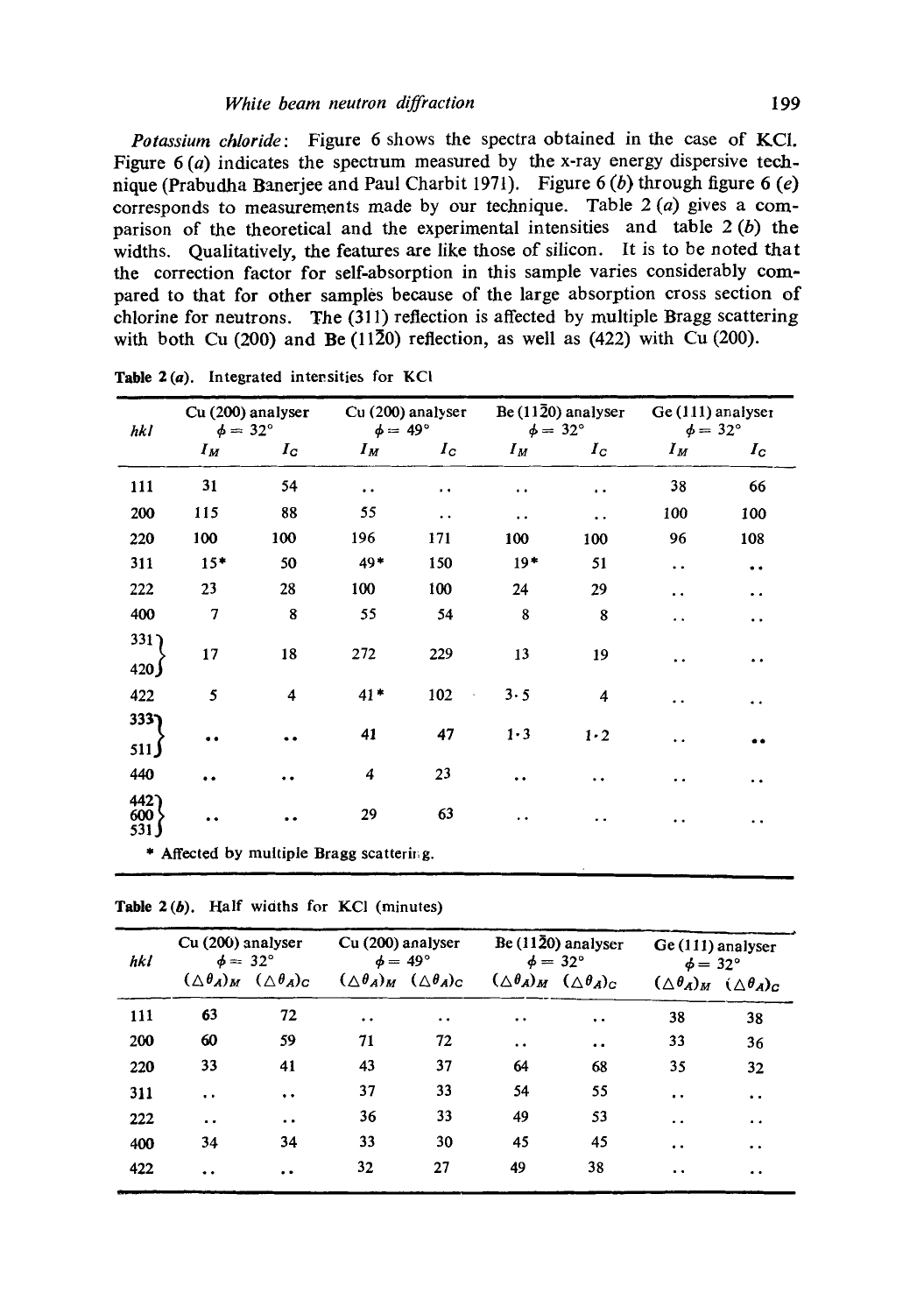## *200 A H Venkatesh and K R Rao*

*Potassium nitrate:* Potassium nitrate in phase II at room temperature is the most complex system we have investigated so far by this technique. We chose this sample since we can compare; our data with the TOF data obtained by Brugger *et al* (1965). This study demonstrates the power of the present technique to separate out close lying lines. We feel that it is as good if not superior to the TOF method. There are several peaks in the pattern taken with the Ge(111) analyser which we have not indexed. These arise due to the presence of III order reflection in the analyser. In figure  $7(c)$  and figure  $7(d)$  we have indexed only

| hkl                       |       | Be $(11\overline{2}0)$ analyser<br>$\phi = 32^{\circ}$ |         | Ge(111)<br>$\phi = 49^{\circ}$ | Ge(111)<br>$\phi = 32^{\circ}$ |             |
|---------------------------|-------|--------------------------------------------------------|---------|--------------------------------|--------------------------------|-------------|
|                           | $I_M$ | $I_{\rm{C}}$                                           | $I_M$   | $I_{\rm C}$                    | $I_M$                          | $I_{\rm C}$ |
| 101<br>200                |       |                                                        | $142**$ | 60                             | 124                            | 90          |
| 020                       |       |                                                        | 18      | 11                             | 11                             | 12          |
| 120                       | 170   | 168                                                    | 100     | 100                            | 100                            | 100         |
| 021<br>310<br>002         | 133   | 162                                                    | 230     | 253                            | 151                            | 160         |
| 220<br>121.<br>301        | 165   | 177                                                    |         |                                |                                |             |
| 112)<br>221)              | 100   | 100                                                    | 76      | 79                             | 51                             | 44          |
| 4107<br>$\frac{212}{320}$ | 106   | 85                                                     | 86      | 83                             | 35                             | 37          |
| 122<br>411                | 19    | 8.                                                     | 107     | 83                             | 27                             | 18          |
| $312$ ]                   | 28    | 46                                                     |         |                                |                                |             |
| 131<br>510)               | 22    | 18                                                     | . .     |                                |                                |             |
| 213<br>041<br>140<br>232  | 43    | 52                                                     |         |                                |                                |             |
|                           |       | * Al (200) contamination,                              |         |                                | **III order contamination.     |             |

Table 3 (a). Integrated Intensities for KNO<sub>2</sub>

| <b>Table 3 (b).</b> Half widths for $KNO_2$ (minutes) |  |
|-------------------------------------------------------|--|
|-------------------------------------------------------|--|

|     | Be $(11\overline{2}0)$ analyser<br>$\phi = 32^{\circ}$ |     |     | Ge(111)<br>Ge(111)<br>$\phi = 32^{\circ}$<br>$\phi = 49^{\circ}$ |                                                                                                     |           |
|-----|--------------------------------------------------------|-----|-----|------------------------------------------------------------------|-----------------------------------------------------------------------------------------------------|-----------|
|     | $(\triangle \theta_A)_M$ $(\triangle \theta_A)_C$      |     |     |                                                                  | $(\triangle \theta_A)_M$ $(\triangle \theta_A)_C$ $(\triangle \theta_A)_M$ $(\triangle \theta_A)_C$ |           |
| 120 | 120                                                    | 120 | 35  | 34                                                               | 33                                                                                                  | 34        |
| 510 | 45                                                     | 51  | . . | $\cdot$ .                                                        | . .                                                                                                 | $\cdot$ . |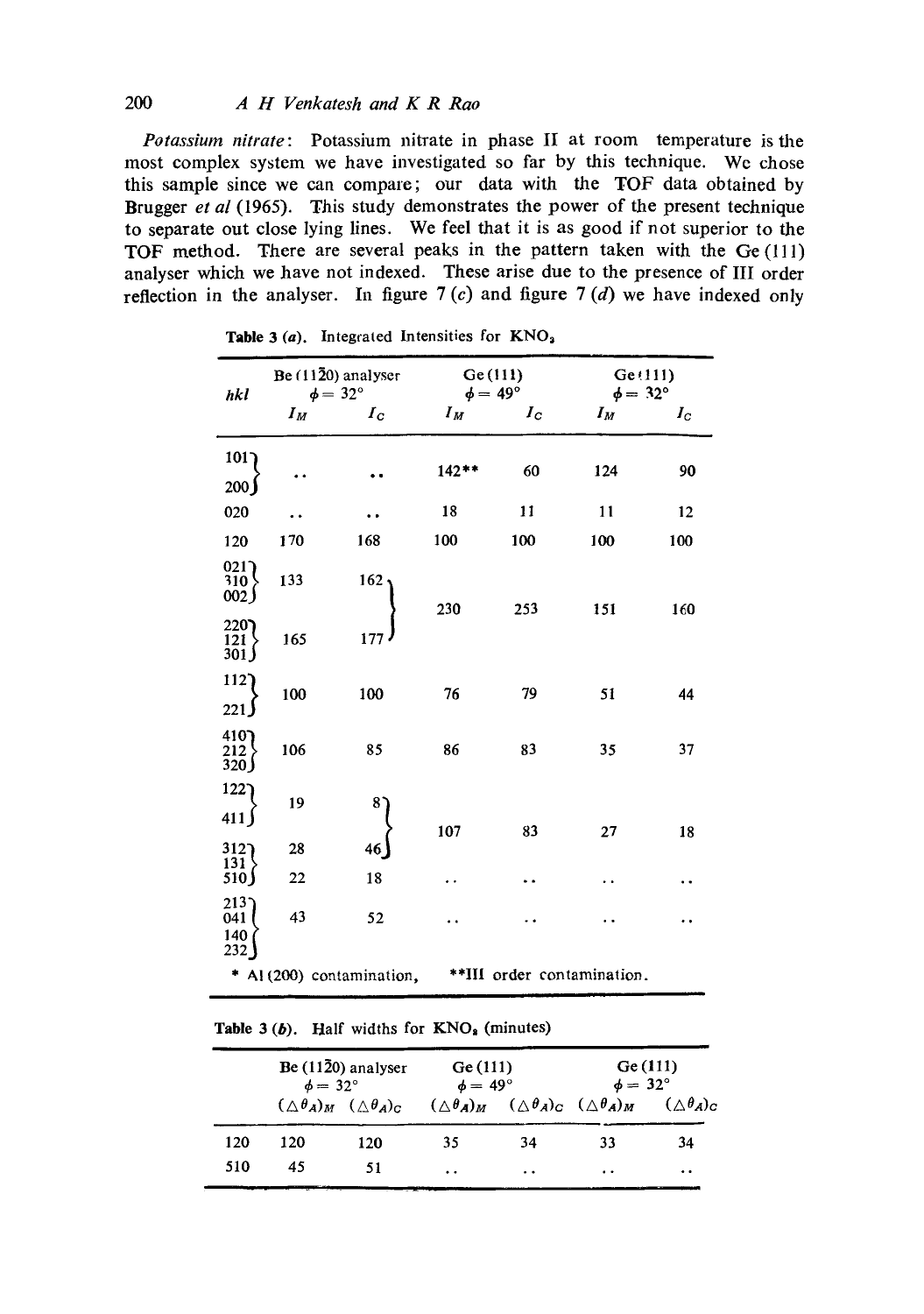the first order peaks. Tables  $3(a)$  and  $3(b)$  give a comparison of the experimental and the theoretical intensities and widths.

### **5. Summary**

In the introduction to this paper we have outlined several techniques presently available for neutron diffraction. Amongst them the white beam technique is the most suitable for studying samples in constant geometrical configurations. The Laue technique is applicable only to single crystal studies. One normally resorts to TOF techniques in the study of powder or liquid specimens. These techniques depend on sophisticated and expensive pulsing and electronic devices for getting suitable data.

Section 2 describes the technique developed by us to overcome the shortcomings mentioned above. The technique is based on the principle that the sample can be mounted in the white beam from the beam port of a reactor and at any convenient scattering angle neutrons scattered contain information on diffraction from various *(hkl)* planes in the sample. One can analyse the diffraction intensities due to the different *(hkl)s* using an analyser looking at the specimen. This scheme is simple in mechanical design as the:e are no pulsing devices and it is less expensive to operate. At the same time the technique meets the requirement of a constant angle geometry. One can therefore adopt this technique for studying samples under high pressure wherein one normally uses a device with one entrance window and one exit window for neutron beams.

The resolution and intensities expected in this method can be calculated using expressions (29) and (31) derived by us in section 3.

We have investigated in sufficient detail the spectra from three different samples namely Si, KCI and KNO<sub>3</sub>. The choice of these samples is purely dictated by the fact that one can easily compare the results with those obtained by other white beam techniques. We have used two different scattering angles to examine the effect of contrast and three different analysers namely Cu (200), Be (1120) and Ge (111) to illustrate the power and potentiality of the technique. The results are discussed in section 4. In calculating intensities one has to have a good knowledge of the neutron spectrum from the reactor, reflectivity of the analyser, efficiency of the detector, absorption correction in the sample and extinction corrections in the sample and the analyser. We have been able to account for measured intensities to within  $15\%$  on a relative scale (except for those cases where multiple Bragg effects viciate the intensities). We believe that the comparison is satisfactory at this stage. Comparison of widths is also satisfactory. There is scope for improvement in data analysis to arrive at better quantitative agreements. Using suitable software available for powder diffraction studies and by properly using extinction corrections one can analyse the data more sophistically. We hope to pursue this in the future.

We believe that the demonstration of this simple technique would encourage one to take up say high pressure diffraction at medium flux reactor centies with reasonable resources.

#### **Acknowledgement**

Authors thank P K Iyengar and other colleagues for useful discussions.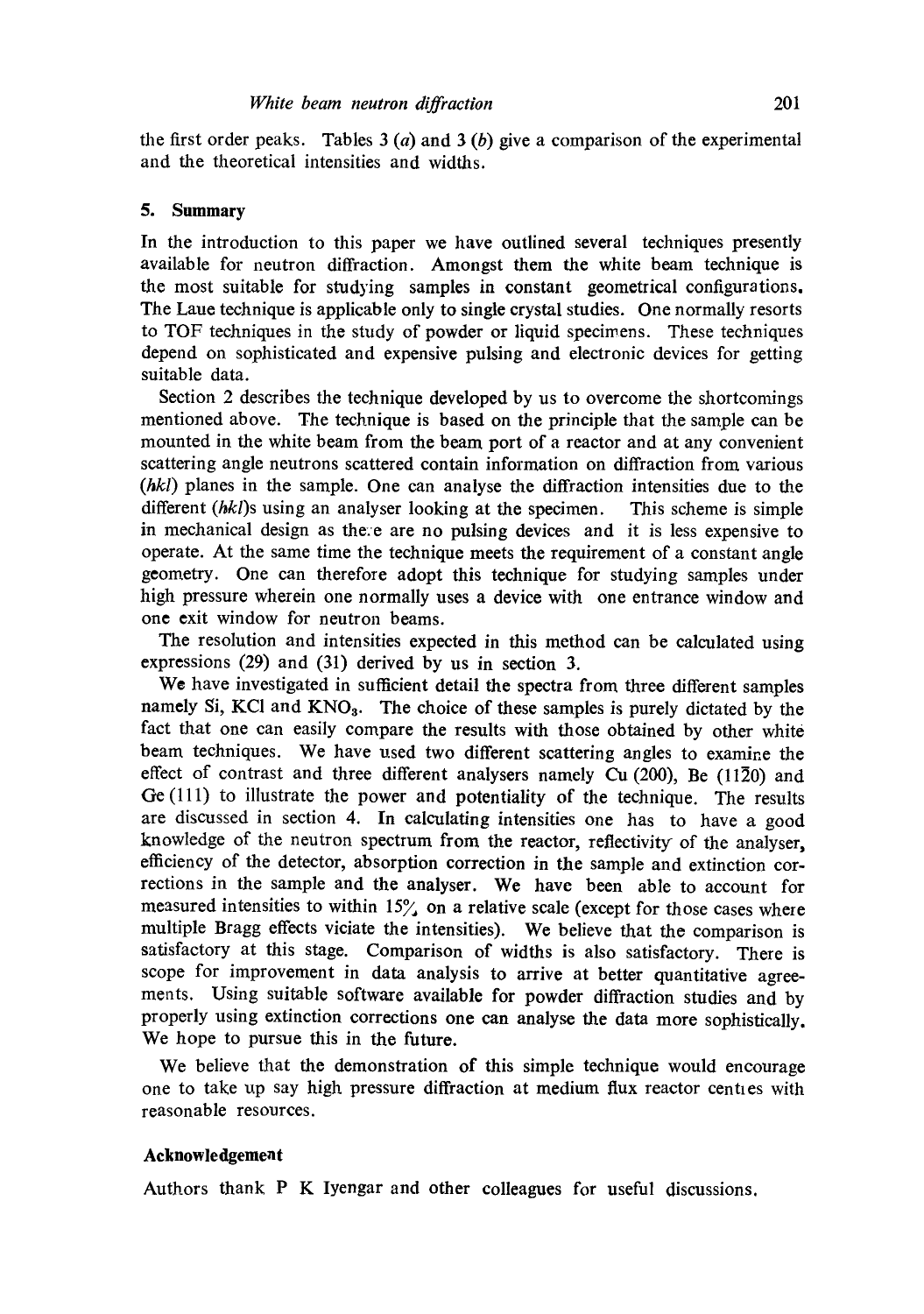### **Appendix**

#### *Calculation of integrated intensities*

The effective spectra and integrated intensities for various *(hkl)s* are calculated and tabulated on following basis:

(a) The incident spectrum from the reactor is assumed to be a Maxwellian corresponding to a certain moderator temperature. For CIRUS reactor (Moderator temperature  $\sim 60^{\circ}$ C) this is given by

$$
i(\lambda) = 7.7526 \times 10^4 \sqrt{d_A^2 E - 0.02046} E^{5/2} e^{-35.236E}.
$$
 (A1)

The reflectivity for the analyser in reflection and transmission geometry can be assumed to be given by (Rao 1966)

$$
R_{\text{reflection}} = \int \frac{\alpha d\xi}{(1+a) + \sqrt{1+2a} \coth A \sqrt{1+2a}}; \ A = \frac{\mu(\lambda)t}{\sin \theta}
$$
\n(A2\_a)

$$
R_{\text{transmission}} = \frac{e^{-A}}{2} \int \left(1 - e^{-2\alpha A}\right) d\xi \, ; \, A = \frac{\mu(\lambda) t}{\cos \theta} \tag{A2 b}
$$

where

$$
\alpha = \frac{\lambda^3 N^2 F_A^2}{(\sqrt{2\pi})\mu (\lambda) \beta_A} \frac{\exp\left(-\xi^2/2\beta_A^2\right)}{\sin 2\theta_A} \tag{A2 } c
$$

with N being the reciprocal of the unit cell volume,  $F_A^2$ , the structure factor for analyser plane;  $\beta_A$ , mosaic spread of the crystal in radians;  $\xi$ , the angle between the normal of a mosaic block and normal to crystal surface;  $\mu(\lambda)$ , wavelength dependent linear absorption coefficient; t, thickness of crystal, and efficiency of our neutron detector is given by

$$
\chi(\lambda) = [1 - e^{-0.41268 \text{eV/E}}] e^{-0.03439 \text{eV/E}}, \tag{A3}
$$

 $E$  being the energy in eV.

(b) We had used Cu(200) in reflection geometry. Ge(111) and Be(1120) were used in transmission geometry.

(c) The samples used were all powders contained in  $6.0 \text{ cm}$  high,  $1.25 \text{ cm}$  diameter (2R) thin aluminium containers. The true absorption cross-section of various elements and other relevant parameters in the samples is given in table 4. In conventional diffraction, one calculates the linear absorption coefficient  $\mu$ 

|   | Element     | True absorption<br>cross-section at<br>$1.08$ Å (barns) | $N_i$ (atoms/cc)                                                                  |
|---|-------------|---------------------------------------------------------|-----------------------------------------------------------------------------------|
| Ŧ | Si          | 0.06                                                    | $5 \cdot 19 \times 10^{22}$                                                       |
| П | K<br>C1     | $1 \cdot 2$<br>19.2                                     | $1 \cdot 6 \times 10^{22}$<br>$1.6 \times 10^{22}$                                |
| ш | K<br>N<br>O | $1\cdot 2$<br>$1 \cdot 1$<br>0.0001                     | $1 \cdot 26 \times 10^{22}$<br>$1.26\times10^{22}$<br>$3 \cdot 76 \times 10^{22}$ |

| ŀ<br>۱h<br>o<br>g<br>k |  |
|------------------------|--|
|------------------------|--|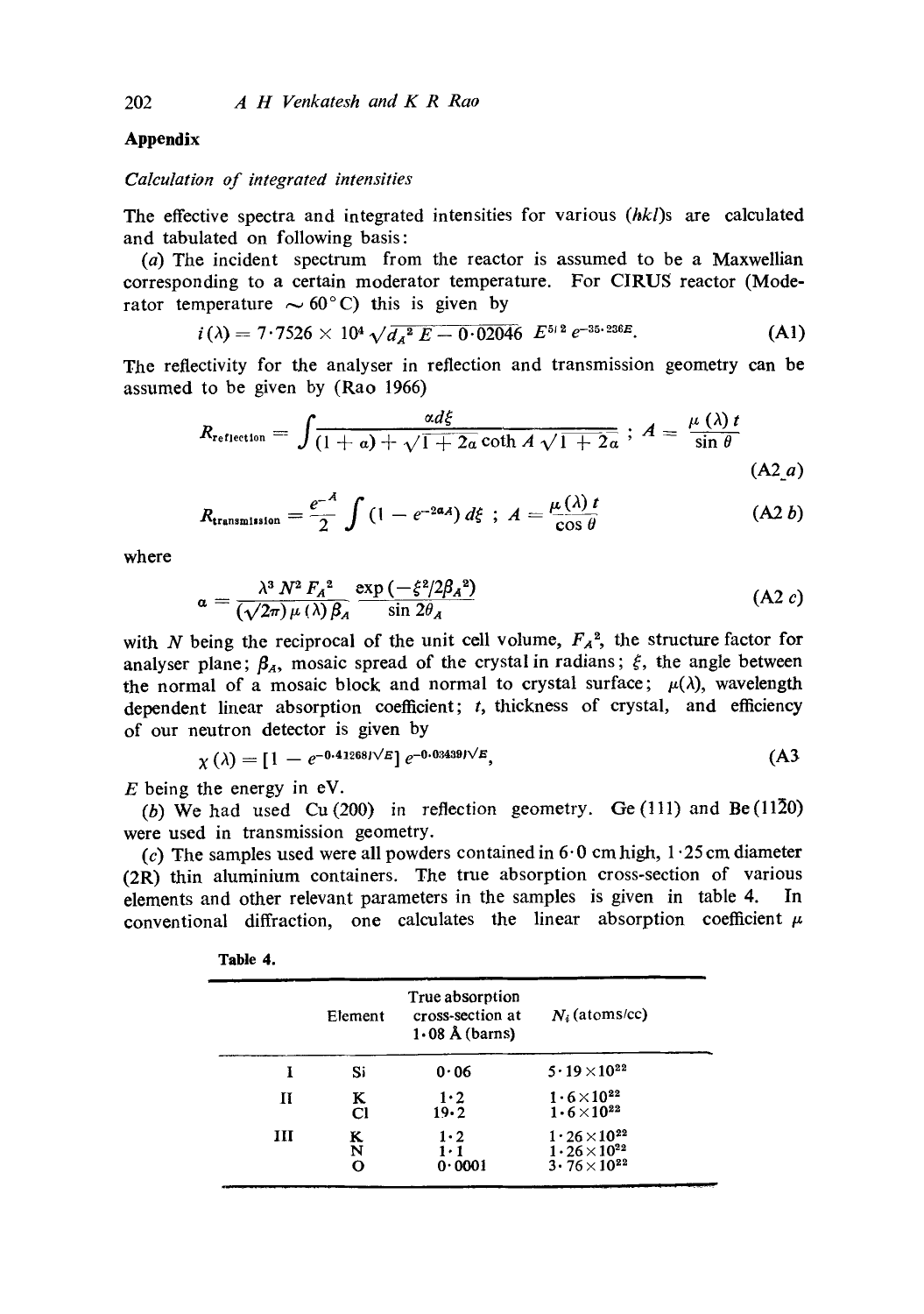equal to  $\sum_i N_i \sigma_i$ ;  $N_i$ , the number of atoms of species i per cc and  $\sigma_i$  the true absorption cross-section of the species  $i$  and estimates the absorption correction A\* [see *International Tables of Crystallography* Vol. II, 295 (t959)] as a function of scattering angle using the same  $\mu$ R for a given cylindrical sample of diameter 2R. In the present technique, since the scattering angle is fixed but the wavelength is variable, we have evaluated  $\mu$  as a function of wavelength. We have made use of the fact that  $\sigma_i$  varies inversely as velocity of the neutron (or directly as the wavelength of the neutron). We have used table 5.3.5B of *International Tables of Crystallography* Vol. II to obtain  $A^*$  as a function of  $\theta_A$  for a fixed scattering angle.

Figure 8 shows the variation of  $A^*$  as a function of  $\theta_A$  for KCI with the different analysers for two scattering angles  $\phi = 32^\circ$  and 49° in the lower part of the figure. One notices that the variation of  $A^*$  is as much as a factor of four for a scan of nearly 50° in  $\theta_A$  whereas in conventional diffraction using say 1.08 Å, the variation of  $A^*$  would have been a factor of 1.05 over a scan of say 90° in  $\phi$ . The upper part of the same figure shows variation of  $A^*$  for  $KNO<sub>3</sub>$  for the three analysers (Note the change in scale for the ordinates). There is negligible difference in  $A^*$ between the two scattering angles for any analyser in this case. Because of the very low absorption cross-section for silicon,  $A^* \simeq 1.0$  for all analysers at all  $\theta$ and all <sup>r</sup>scattering angles. We have taken into account  $A^*$  in quoting the calculated corrected integrated intensities in tables I, 2, and 3.



Figure 8.  $A^*$  for KNO<sub>3</sub> and KCl as a function of  $\theta_A$  for Ge (111), Cu (200) ard Be(1120) analysers. In case of KNO<sub>3</sub>, there is negligible difference between  $A^*$ for  $\phi = 32^{\circ}$  and  $\phi = 49^{\circ}$ . In case of KCl, the difference is larger and the full lines and dashed lines indicate  $A^*$  for  $\phi = 32^\circ$  and  $\phi = 49^\circ$  respectively.